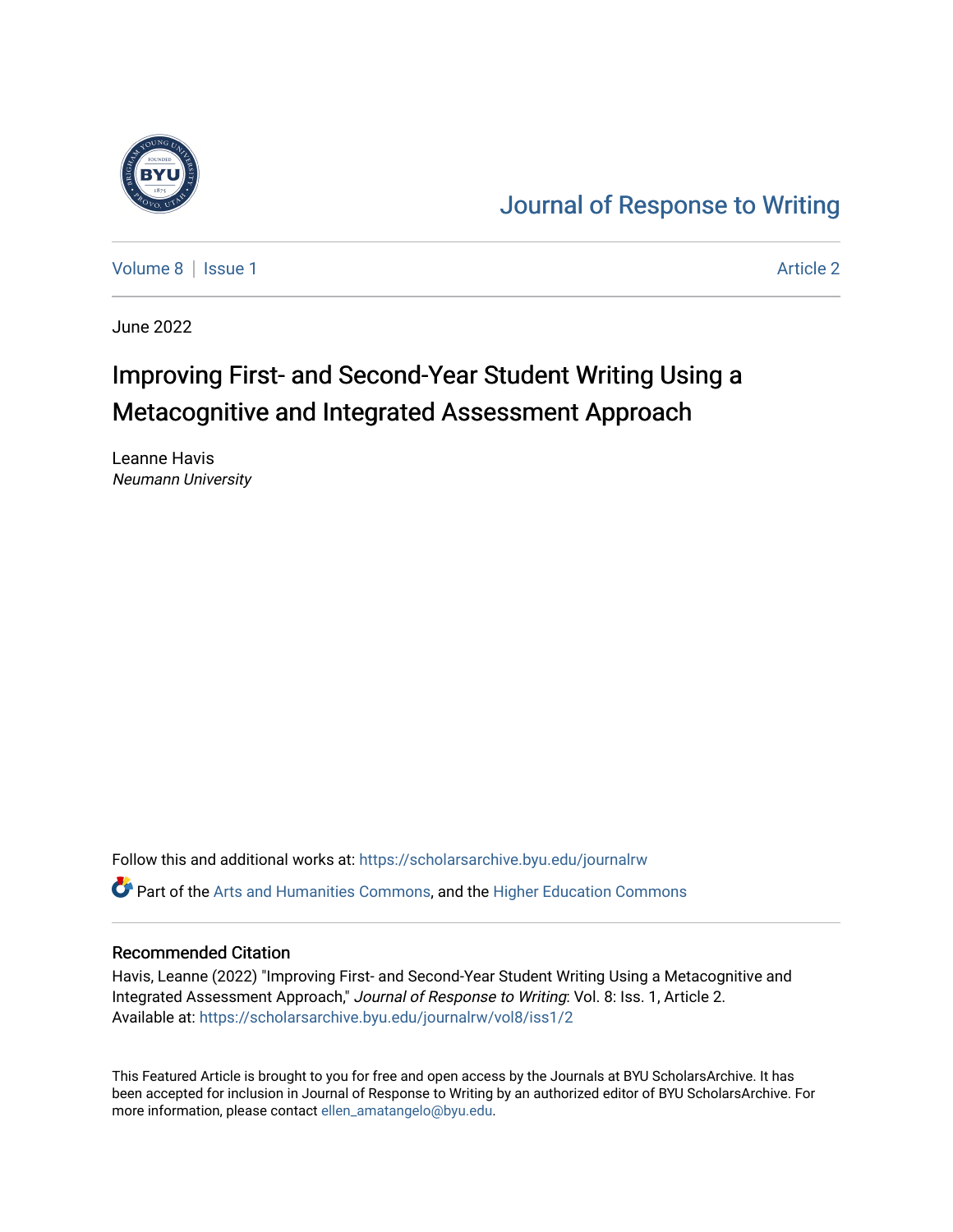## Improving First- and Second-Year Student Writing Using a Metacognitive and Integrated Assessment Approach

## Cover Page Footnote

The author wishes to thank the faculty members who participated in this research study.

This featured article is available in Journal of Response to Writing: [https://scholarsarchive.byu.edu/journalrw/vol8/](https://scholarsarchive.byu.edu/journalrw/vol8/iss1/2) [iss1/2](https://scholarsarchive.byu.edu/journalrw/vol8/iss1/2)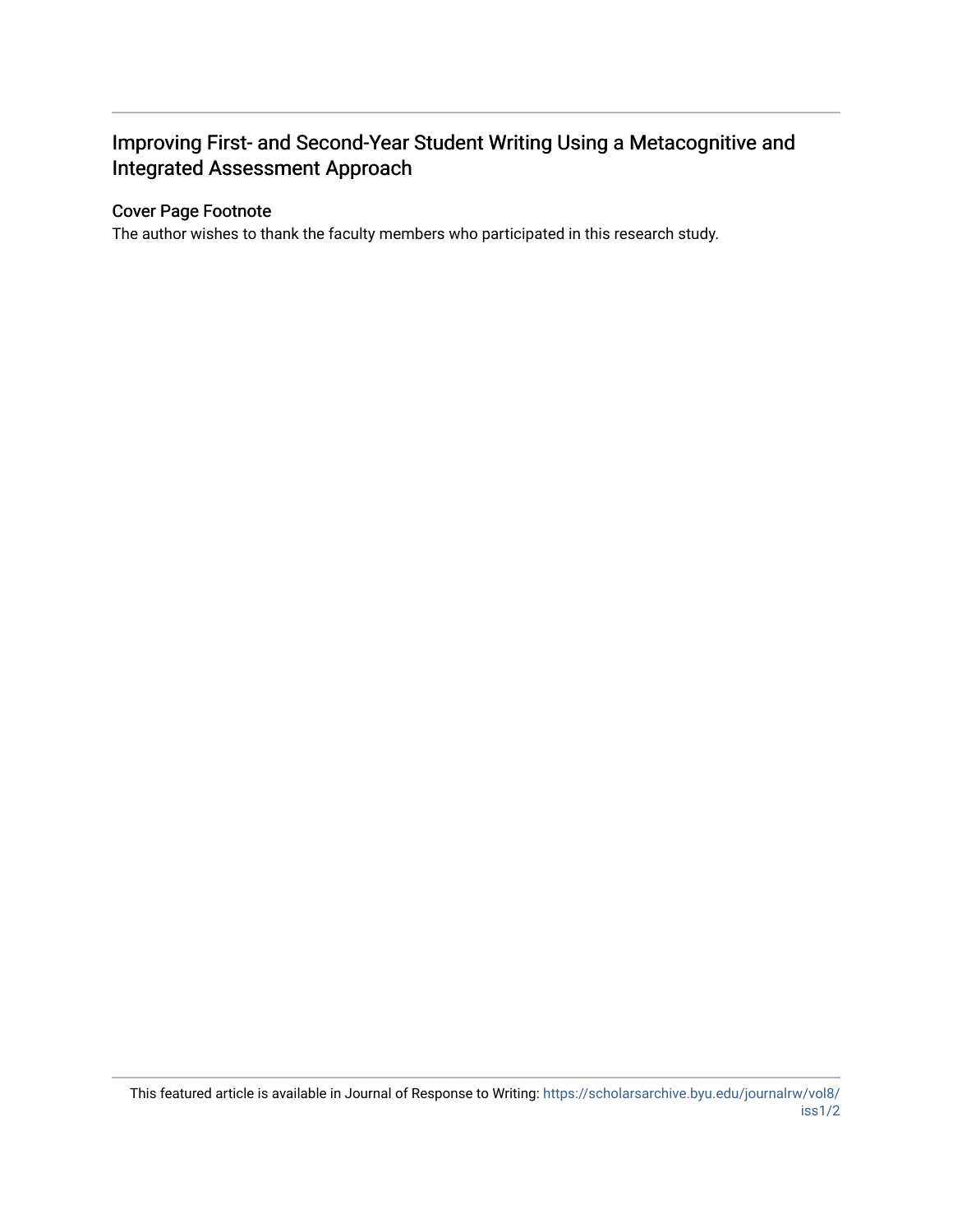

# Improving First- and Second-Year Student Writing Using a Metacognitive and Integrated-Assessment Approach

**Leanne Havis** *Neumann University*

> Abstract: Metacognition emphasizes an awareness and understanding of one's thoughts and cognitive processes, along with management of cognition through multiple strategies, including organizing, monitoring, and adapting. Before students can truly become effective writers, they must develop an appreciation for the amount of planning, organization, and revision that a writing assignment requires. In order to improve student writing, the *exam autopsy* approach—an integrated postexam assessment model that draws upon self-assessment, peer review, and instructor feedback—was modified to include metacognitive components for use with essay exams and writing assignments. The current study employed a mixed-methods design with a quasi-experimental, nonequivalent group component across four institutions over 2 semesters, with the fall semester classes (T1) functioning as the control group and the spring semester classes (T2) functioning as the experimental group. During the spring semester of each class, the modified version of the exam autopsy process (EA 2.0) was used between two submissions of student writing (either essay exams or drafts of papers). Students who used the process in lower division classes had significantly higher scores than the control group, but not in upper division classes. Qualitative data analysis reveals some of the reasons behind the observable improvements (or lack thereof) in student writing. These reasons, as well as possible future implications for both teaching and research, are discussed in this article.

> *Keywords*: self-assessment, peer review, metacognition, writing, writing improvement, first-year students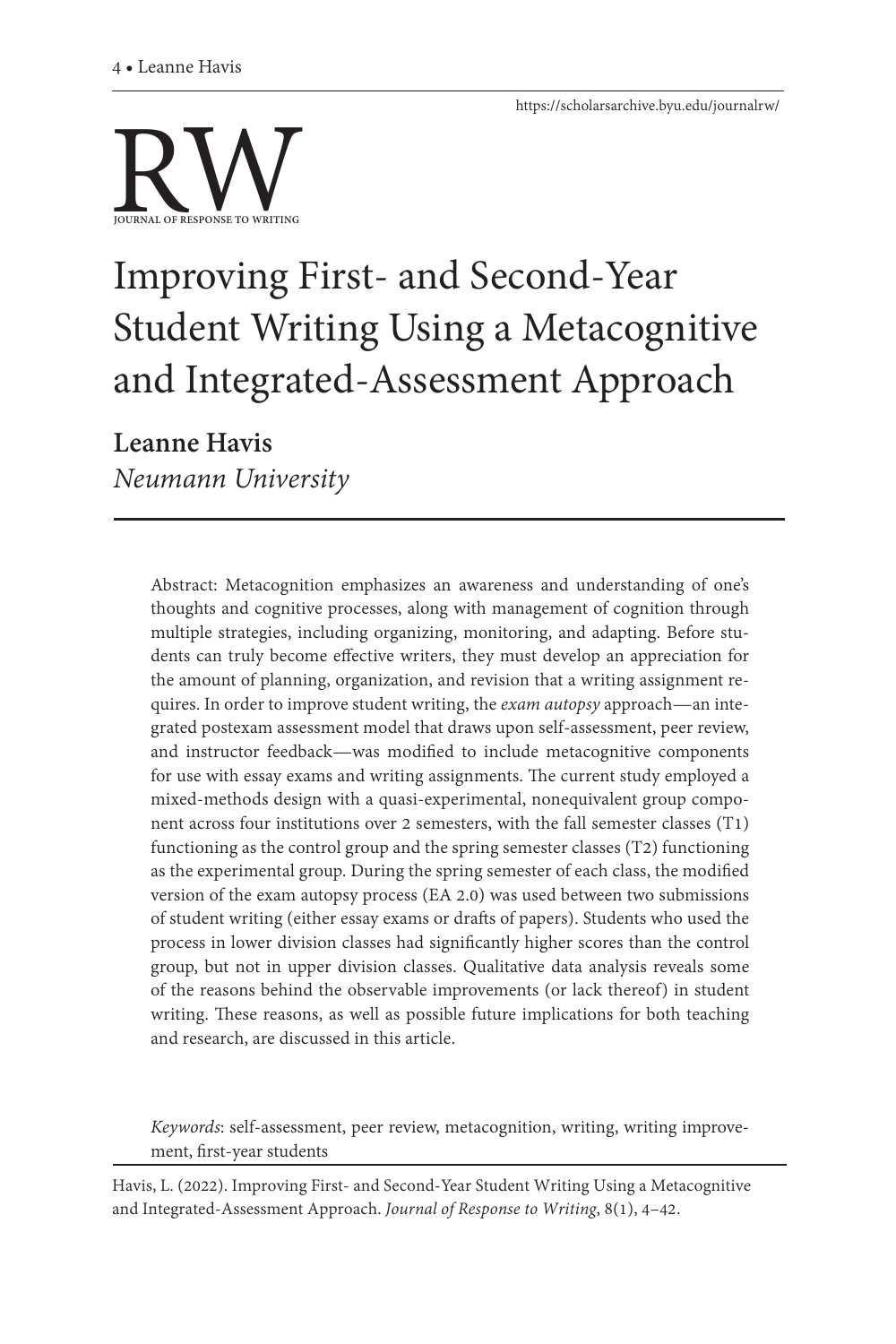## **Author Note**

*The author wishes to thank the faculty members who participated in this research study.* 

Motivated by a desire to support undergraduate students as they<br>work to plan, monitor, and control their own learning, Owen<br>methodology known as the *exam autopsy* approach. This approach utiwork to plan, monitor, and control their own learning, Owen (2019) developed an integrated postexam self-assessment methodology known as the *exam autopsy* approach. This approach utilizes metacognitive reflective practices and incorporates feedback from peers and faculty members, as well as from the student learners themselves, to facilitate students' self-regulated learning. The underlying aim of the original exam autopsy model was to have students reflect c ritically on their performance and study skills and, with some direction and prompting from their peers and instructor, modify their learning strategies as needed. After Owen shared the approach with colleagues, several dozen faculty members began implementing it in various classes, and the response has been overwhelmingly positive. Student grades on tests seem to improve when this approach is incorporated into a class. Yet faculty members have consistently expressed an interest in adapting this approach to writing assignments or writing-based exams (e.g., essay tests) in a bid to improve the quality of their students' writing. This i nterest provided the impetus for the next iteration of the exam autopsy process (EA 2.0) to be tried and tested.

EA 2.0 is comprised of four steps aimed at providing multiple sources of insight and feedback about a sample of student writing, as well as the habits and strategies that went into producing it. The first step involves an initial self-reflection on the part of the student writer, the second seeks input from a peer, the third incorporates faculty comments and suggestions, and the concluding step provides an opportunity for the student writer to integrate all of the aforementioned observations and consider how to approach writing tasks differently in the future. Given that the literature consistently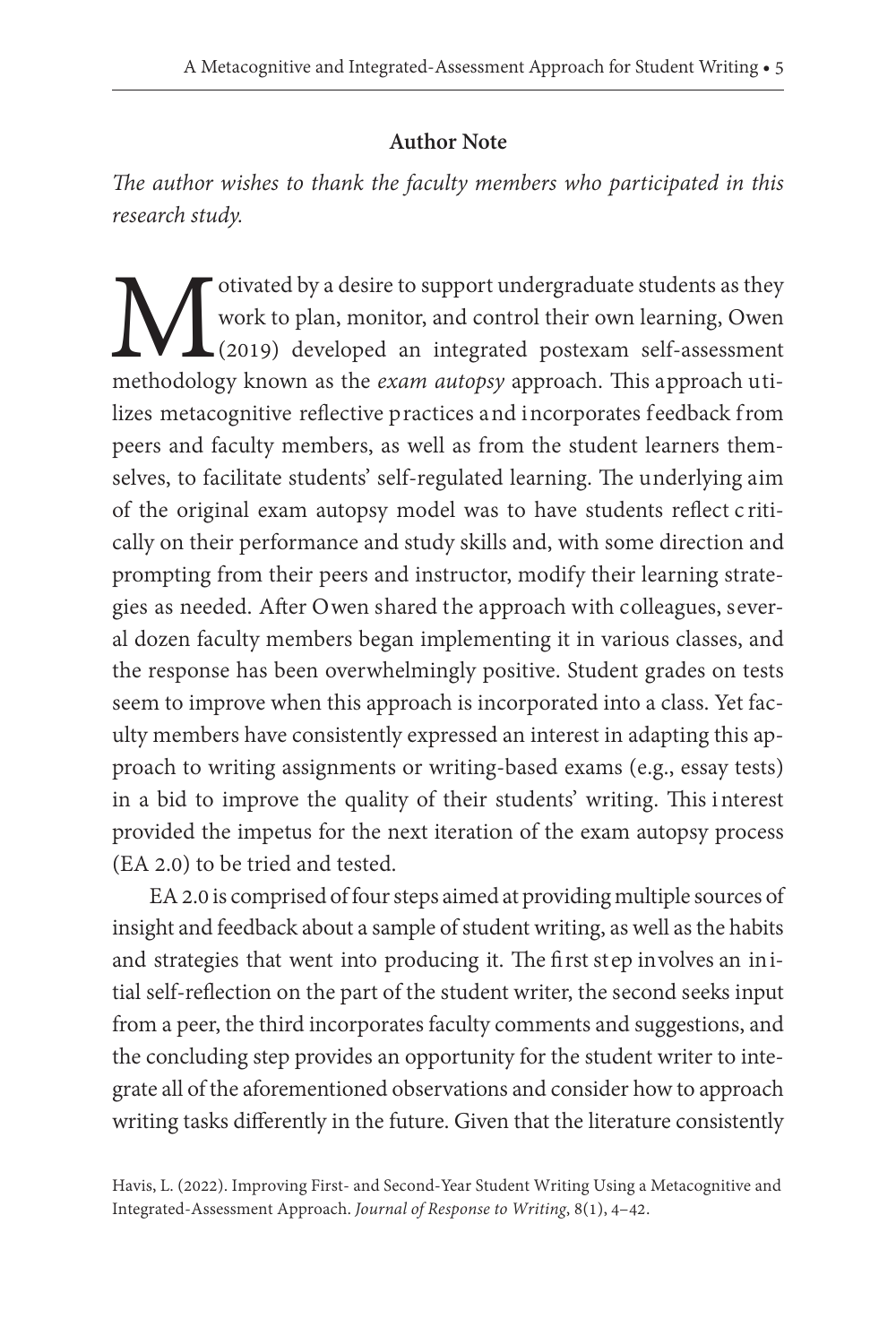demonstrates a clear connection between metacognitive practices and writing, two research questions guided this project. The first addressed quantitatively whether the use of EA 2.0 would result in improved student writing. The second research question involved a qualitative analysis of student comments to explore possible reasons as to why student writing did (or did not) improve as a result of EA 2.0.

#### **Literature Review**

#### **Metacognition and Writing**

Encouraging students to use metacognitive practices to monitor, control, and reflect on their own learning can be an invaluable step in promoting both academic achievement and the acquisition of transferable skills (Zimmerman, 2001). Initially coined by Flavell (1979), metacognition emphasizes an awareness and understanding of one's thought and cognitive processes, along with management of cognition through multiple strategies, including organizing, monitoring, and adapting. Given that writing as a process also involves those selfsame strategies, it is hardly surprising that metacognition and writing are often discussed within the same research frameworks. Writing is occasionally defined as a problem-solving task that requires metacognitive control of planning, text generation, and reviewing (Hayes, 2012). Before students can truly become effective writers, they must develop an appreciation for the amount of planning, organization, and revision that needs to go into a writing assignment. Planning alone extends to making decisions about the content and purpose of the work, the way in which the work should be organized in order to maximize flow and clarity, and necessary details to attend to in editing and revising (Hayes, 2012). Consequently, writing processes involve both cognitive and metacognitive mechanisms.

According to Schraw and Dennison (1994), knowledge of metacognition includes three types of awareness: declarative knowledge, which has to do with people's awareness of their own capabilities and the variables that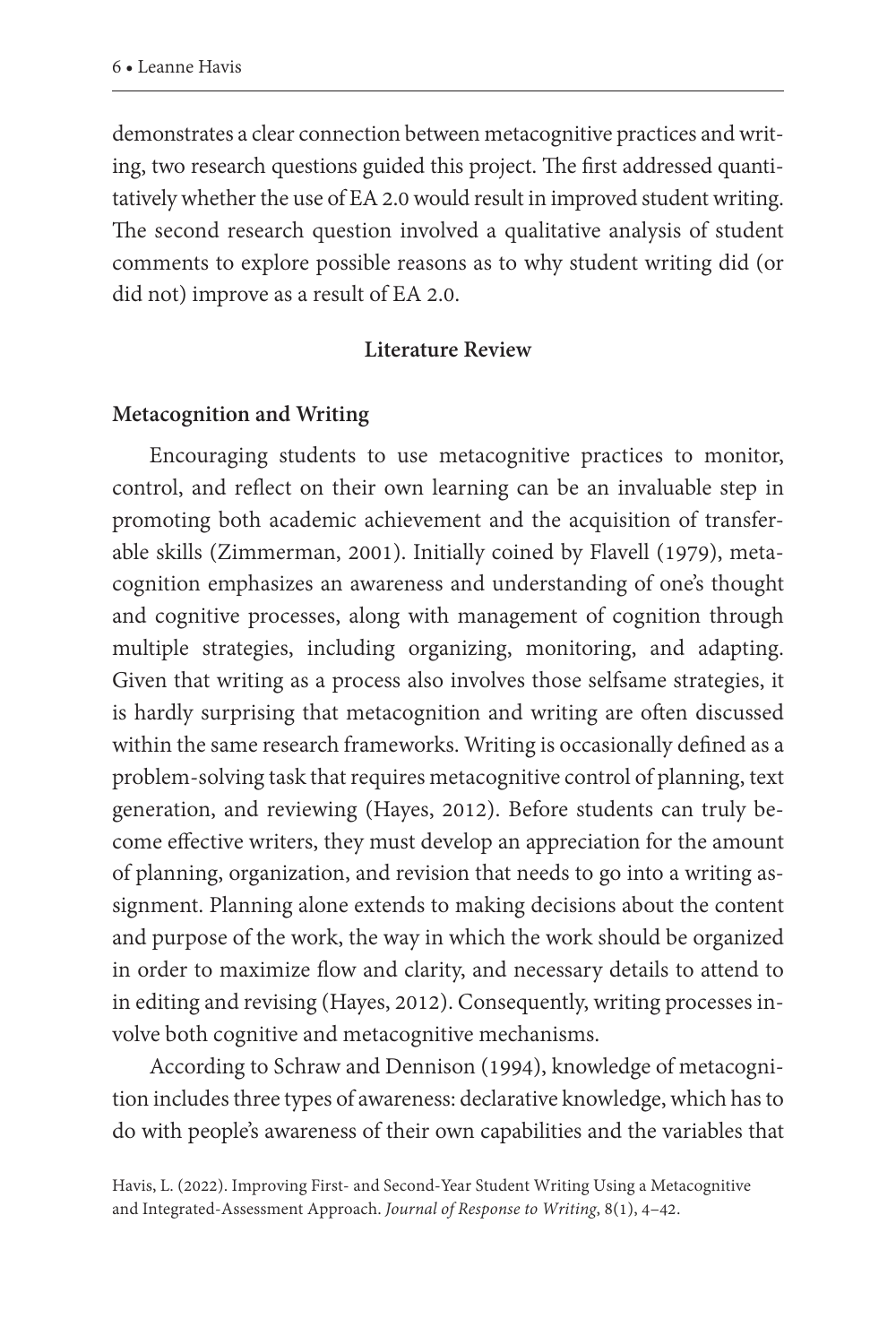may influence their learning performance; procedural knowledge, which focuses on the awareness of how to execute and perform a task; and conditional knowledge, which involves an awareness of those situations in which declarative or procedural knowledge should be applied. Strengthening a sense of self-awareness, including an awareness of one's own strengths and weaknesses as well as an awareness of various appropriate strategies that may be employed if a particular approach is not achieving its desired objective, is a necessary metacognitive step that can ultimately improve student writing.

Numerous studies have investigated whether the use of metacognitive strategies results in better student writing. Wischgoll (2016) found that learners who received an additional self-monitoring-strategy intervention benefited significantly more in terms of acquiring academic writing skills and producing better quality texts than their counterparts who did not receive this intervention. These results seem to underscore the value of introducing students to self-monitoring strategies that they can apply to academic writing. Pacello (2014) suggested this value may lie in students' ability to view their learning as meaningful and relevant, arguing that pedagogical methods stressing a metacognitive-strategy approach to college reading, writing, and learning may help students to understand that learning is a process and, consequently, to consider the course as being connected to their academic, personal, and professional pursuits. Riddell (2015) added that a necessary dimension of the reflective process involves frequent opportunities for practice and feedback, inasmuch as a metacognitive approach to essay writing can provide tremendous benefits for students' writing skills if the approach includes carefully scaffolded assignments that afford opportunities to practice writing and receive feedback.

#### **Student Self-Awareness and Self-Assessment**

Promoting self-reflection and self-evaluation among students is a critical first step in the metacognitive process, and encouraging students to reflect on their own written work, as well as on the effectiveness of the steps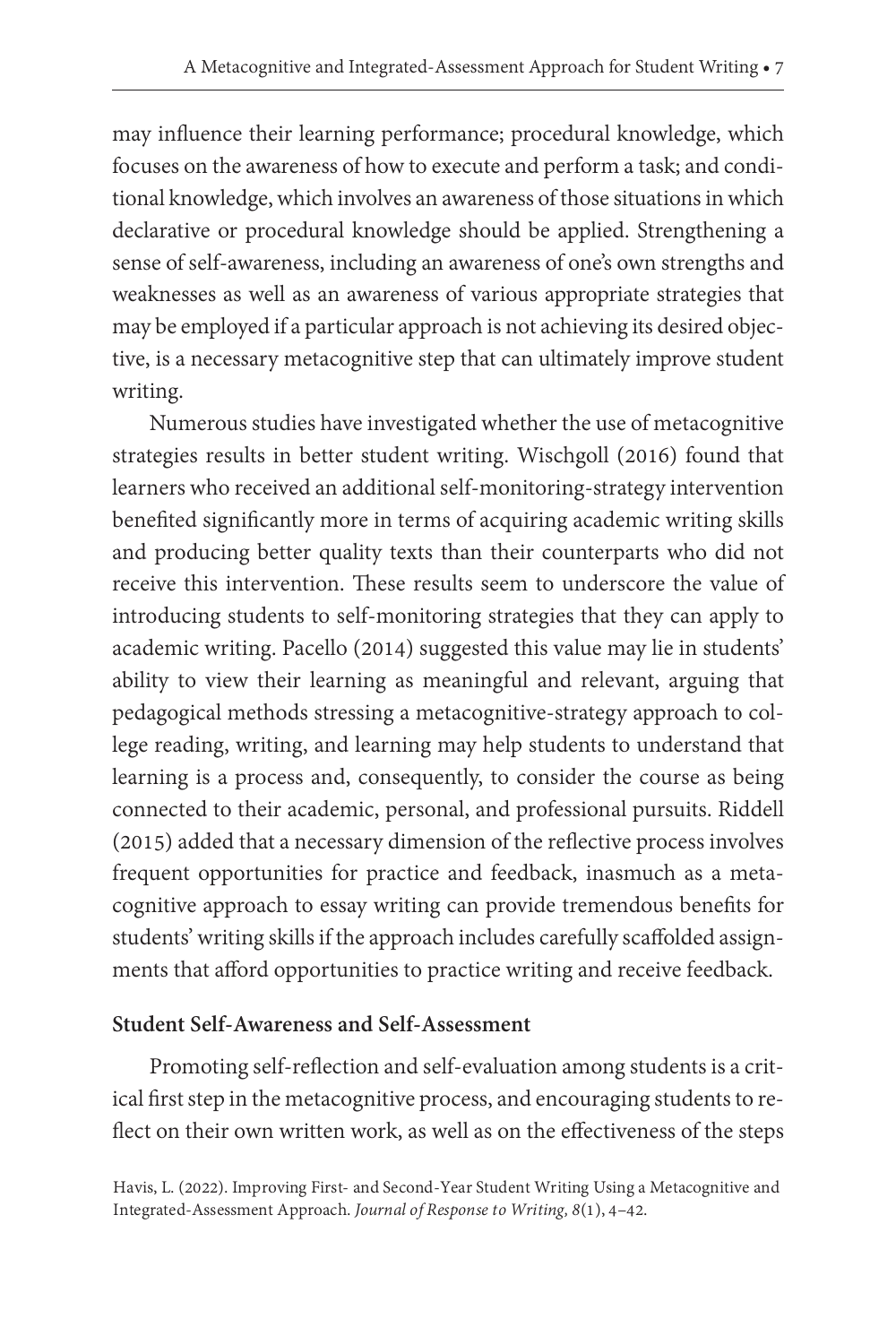they took to produce that work, is a vital piece of the assessment puzzle. Feedback from outside sources (such as peers or faculty members) will carry less weight if the students themselves have not had the opportunity to self-assess. Yet most students (including upper division undergraduates) struggle with monitoring their own efforts (Warkentin & Bol, 1997). This may be attributable to the fact that many students find it challenging to judge their own knowledge and skills accurately (Ambrose et al., 2010), a phenomenon that is especially prevalent among students with weaker knowledge and skills (Dunning, 2007). Falchikov and Boud (1989) conducted a meta-analysis of 48 quantitative self-assessment studies and analyzed differences in student and faculty scores for the same assignment. They found that self-assessment was more accurate (i.e., corresponded more closely to faculty assessment of student performance) among students in upper division courses (as opposed to those in introductory or lower division courses), among students in the sciences (as opposed to those in other disciplinary areas), and in studies with a well-thought-out research design. The implications in the literature are clear: even though it is insufficient as the sole source of data upon which to draw in formulating judgments and evaluations of effective study strategies, self-assessment has definite potential for producing deeper learning (Bercher, 2012) and improvements in student writing (Fung & Mei, 2015; Mazloomi & Khabiri, 2018).

#### **Instructor Feedback**

A second source of feedback for students to consider in developing an overall sense of declarative, procedural, and conditional metacognitive knowledge is the faculty member scoring their assignments. Ross (2006) researched concurrence rates between students' self-assessments and teacher (and peer) assessments and determined that students typically rate themselves higher than their instructors rate them (with some exceptions). He contended that this is due to the differential interpretation of evaluation or assessment criteria by students and teachers (Ross,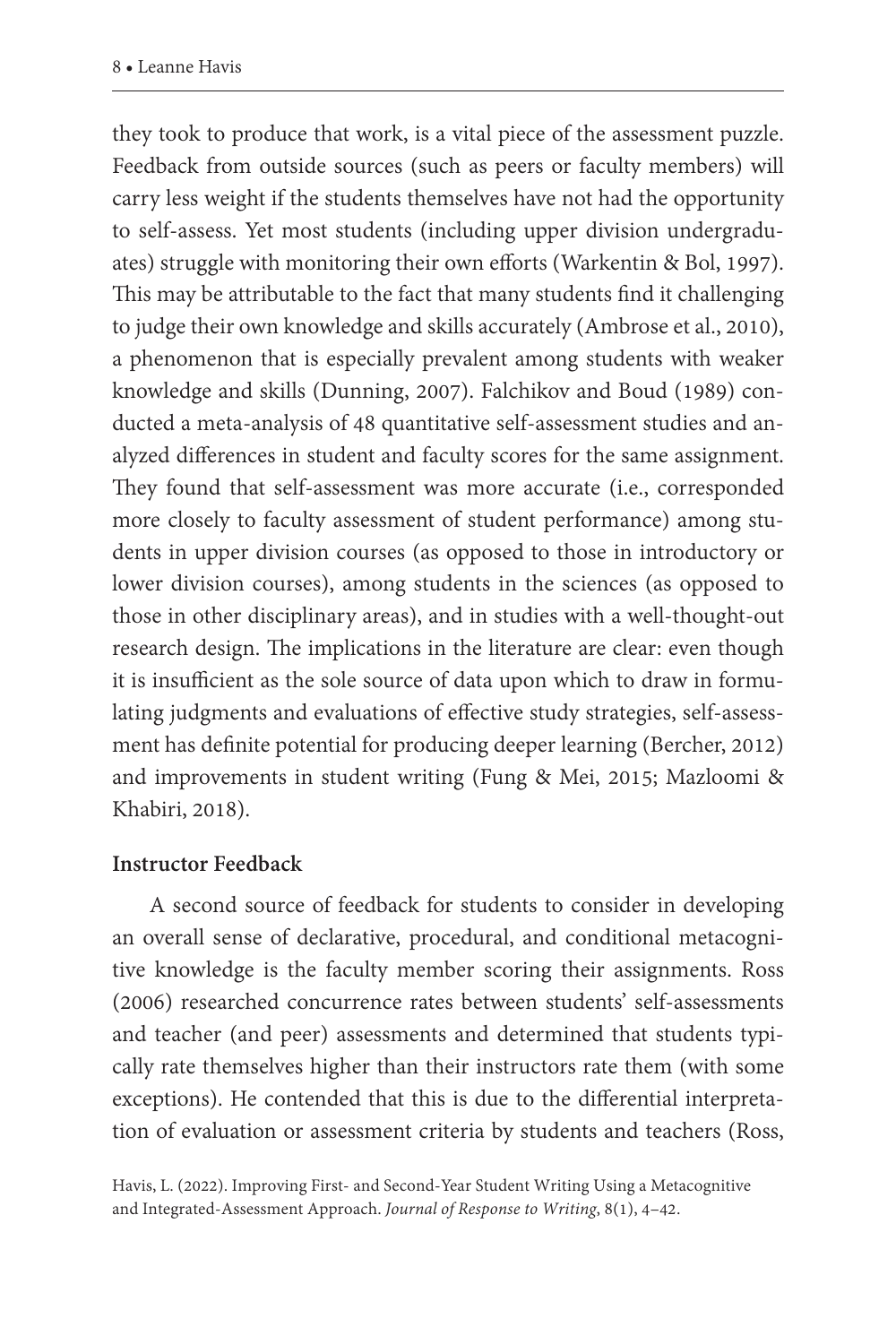2006). In other words, students presume they do better than they actually do because they fail to grasp fully the requirements of an assignment or the expectations of a faculty member.

Nonetheless, feedback from faculty members is tremendously valuable. In order for students' writing to improve (and, indeed, for other areas of their study strategies to improve as well), the students need to grasp fully not only what grade they earned on an assignment but also why they earned it, and along with that, what decisions they made that resulted in that grade. Research suggests that students highly value feedback from faculty members insofar as it clarifies why the final grade was awarded (Tehrani, 2018). Instructor feedback is certainly valuable, given that instructors are the ones that create the expectations and grading criteria for an assignment. However, feedback is often frustrating for both the instructor and the student. The former may feel as though the task is laborious (Bean, 2011) and end up spending hours engaging in a form of copyediting, correcting every spelling or grammatical mistake on a student's paper (consequently depriving the student of an opportunity to learn to identify and correct mistakes independently), while the latter may feel either dejected at the sheer volume of corrections that need to be made (Jonsson, 2013) or baffled because the comments noted on the paper (e.g., "avoid overgeneralizing," "don't editorialize") may seem too abstract and vague. Indeed, Bowden (2018) pointed out that students rarely make the changes suggested by faculty members on earlier drafts and noted that much of the literature aimed at uncovering why that is focuses on faculty, rather than student, perspectives on the matter. Poulos and Mahony (2008) sought to provide insight into students' perceptions of effective feedback and noted that effective feedback, from the students' point of view, was the kind that "provides emotional support and facilitates integration into the university" (p. 152). Faculty comments viewed as confusing rather than concrete, then, while offered with the best of intentions, are likely to be dismissed. Moreover, Sommers' (2012) interviews with community college students about the perceived value of instructor comments found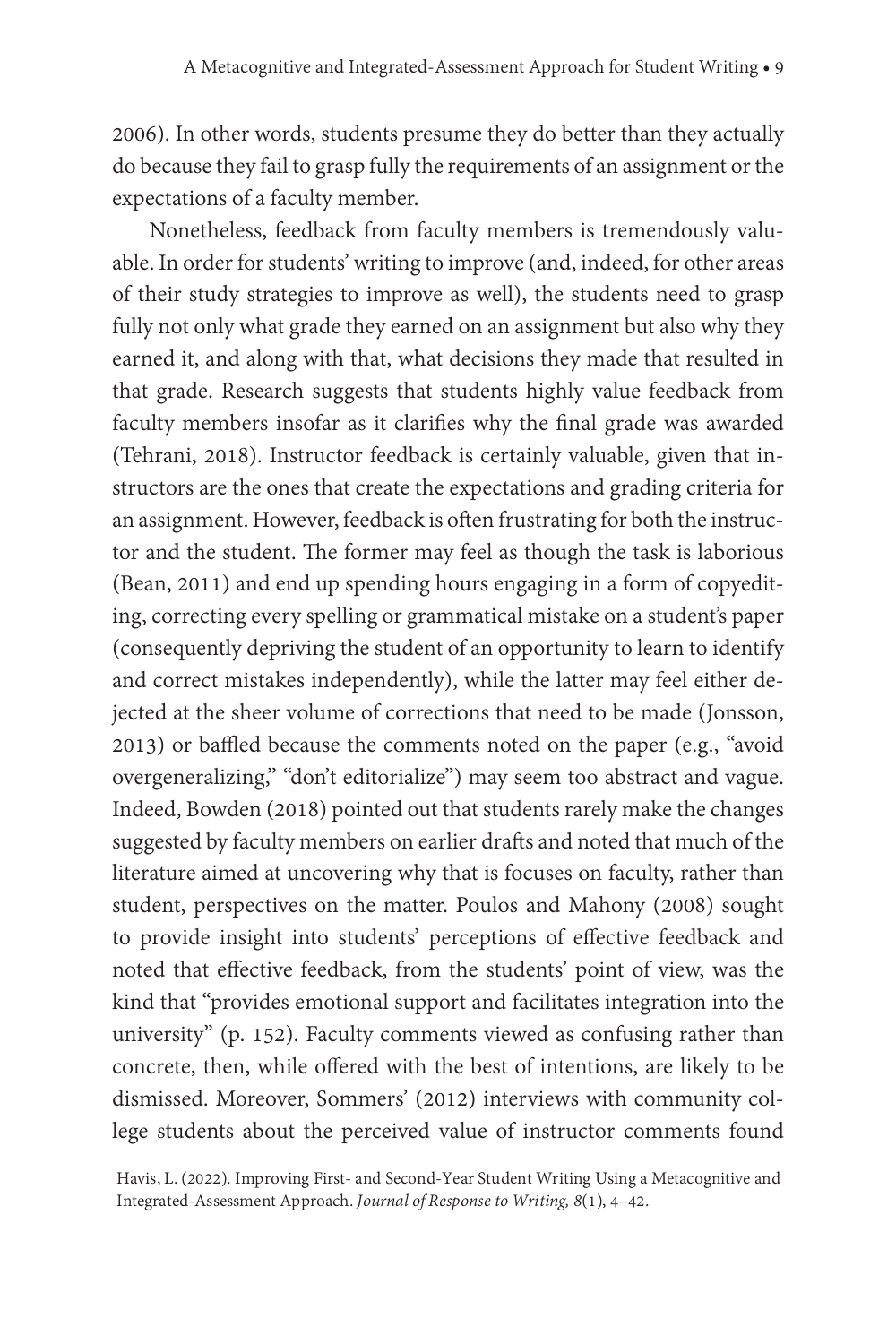that students appreciated feedback that began with something positive and that had a conversational, rather than normative, tone. Interestingly, students appreciate the same characteristics in peer feedback as well, as discussed in the following section.

It may be that students fail to respond to instructor feedback because it is typically provided in writing, a format that requires students to read and process the comments. Students may not fully comprehend what instructor comments mean. Future course correcting, then, becomes somewhat impossible in this context. Students cannot be expected to change their approach to writing if they fail to understand meaningfully what it is about their approach that needs to be changed. Stannard (2008) suggests that too much written feedback can be biased toward a single learning style, essentially disadvantaging certain students. Further research suggests that providing instructor feedback using multiple modalities, such as audiotaped recordings (Rawle et al., 2018) or face-to-face conferences (Mahmoudi & Bugra, 2020), along with written comments (Bitchener et al., 2005), better meets student needs and produces greater improvements in student writing.

#### **Peer Evaluation and Feedback**

Peers constitute a third source of evaluative insight, and peer assessment or evaluation has been found to have significant cognitive and metacognitive benefits (Topping, 1998). In fact, if its chief objective is improving student writing, peer evaluation constitutes an even more integral part of the writing process because feedback and student gains in writing quality have long been strongly and positively correlated with one another (Kuyyogsuy, 2019; T. T. L. Nguyen, 2018). Furthermore, there is extensive evidence in the literature that suggests student writing improves most significantly when feedback is provided early, often, and with a subsequent opportunity for revision, redrafting, or some other form of a "next attempt" (Bean, 2011; Kolb et al., 2013; H. T. Nguyen & Filipi, 2018).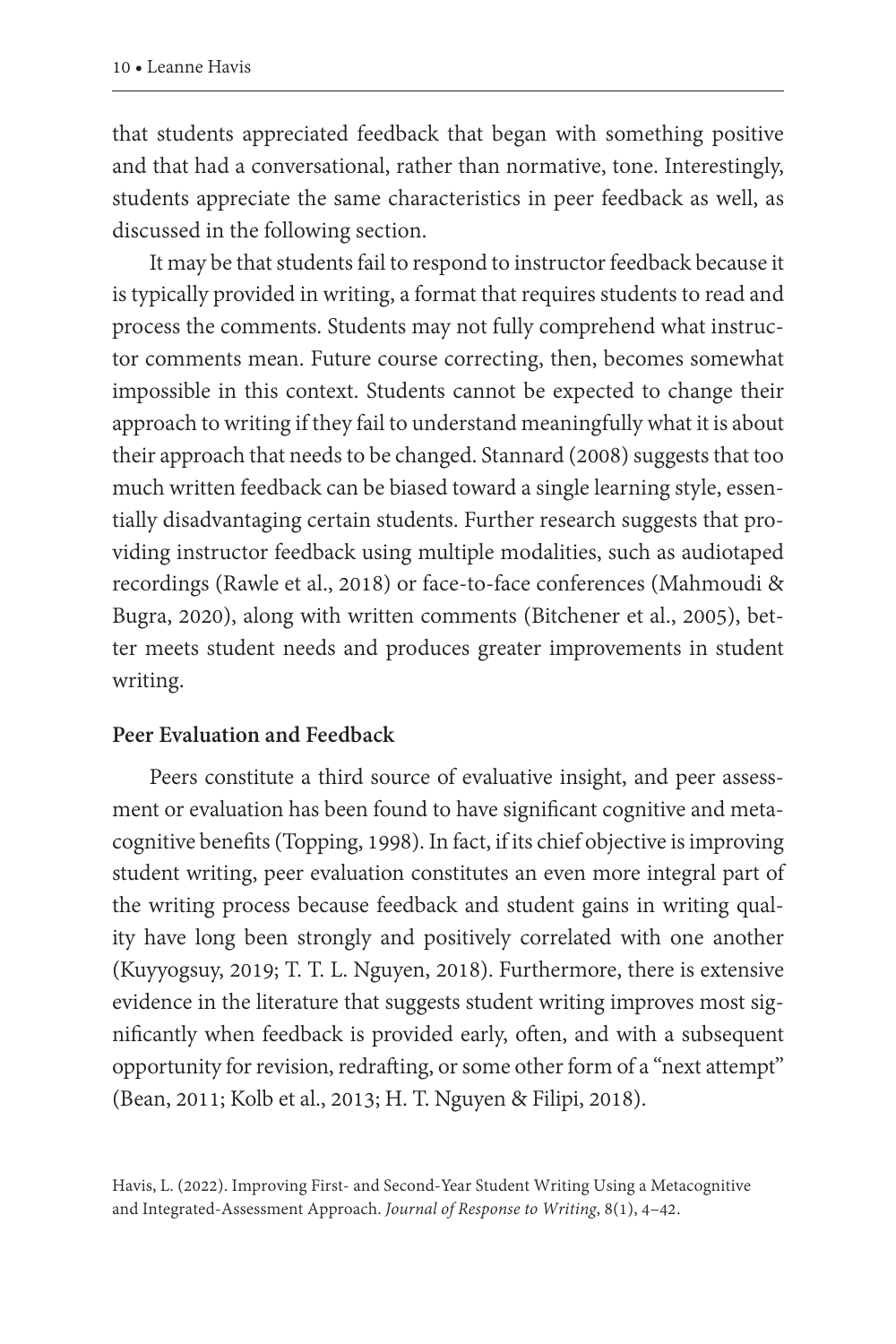Moreover, the peer evaluation process is often as beneficial for the student providing the feedback as it is for the student receiving it (Li et al., 2010; Liu & Carless, 2006; Topping, 1998), regardless of the quality of the feedback itself. The very act of articulating and identifying a problem, and proposing an appropriate solution to it, forces students to think critically and to engage with the assignment in unprecedented ways (Boud, 1990). They learn to view their own work from the perspective of others (Nicol & Macfarlane-Dick, 2006). Students frequently comment that when they read another student's paper, they develop a better sense of what they need to work on in their own writing (Liu & Carless, 2006; Nicol & Macfarlane-Dick, 2006). Consequently, engaging in peer review promotes the development of students' self-assessment skills (Boud, 1990; DeGrez et al., 2012; Liu & Carless, 2006; Ruggiero & harbor, 2013).

As with instructor feedback, the peer evaluation or assessment process works best when feedback is not provided exclusively in writing but rather is constructed as an ongoing dialogue between teachers, learners, and peers that is individualized and aimed at providing concrete suggestions for improvement (Espasa et al., 2018; Nicol, 2010). To have students participate in this dialogue, peer reviewers must be trained, not only so that feedback can be shared with peers in a constructive, beneficial manner (Van Merrienboer, 1997) but also so that the instructor can ensure all of the students have a clear, uniform understanding of the criteria and expectations associated with scoring the assignment (Leydon et al., 2014). Hadzhikoleva et al. (2019) cautioned that students may be reluctant to comment on their classmates' work for personal reasons and that they may be unable to function effectively as peer reviewers if they fail to understand how to apply the criteria (i.e., a scoring rubric) or what the benchmark is (which reflects the instructor's expectations).

Taken as a whole, the literature establishes that student self-reflection may produce improvements in writing quality but cautions that student self-assessment as a sole means of judging performance may be inadequate

Havis, L. (2022). Improving First- and Second-Year Student Writing Using a Metacognitive and Integrated- Assessment Approach. *Journal of Response to Writing, 8*(1), 4–42.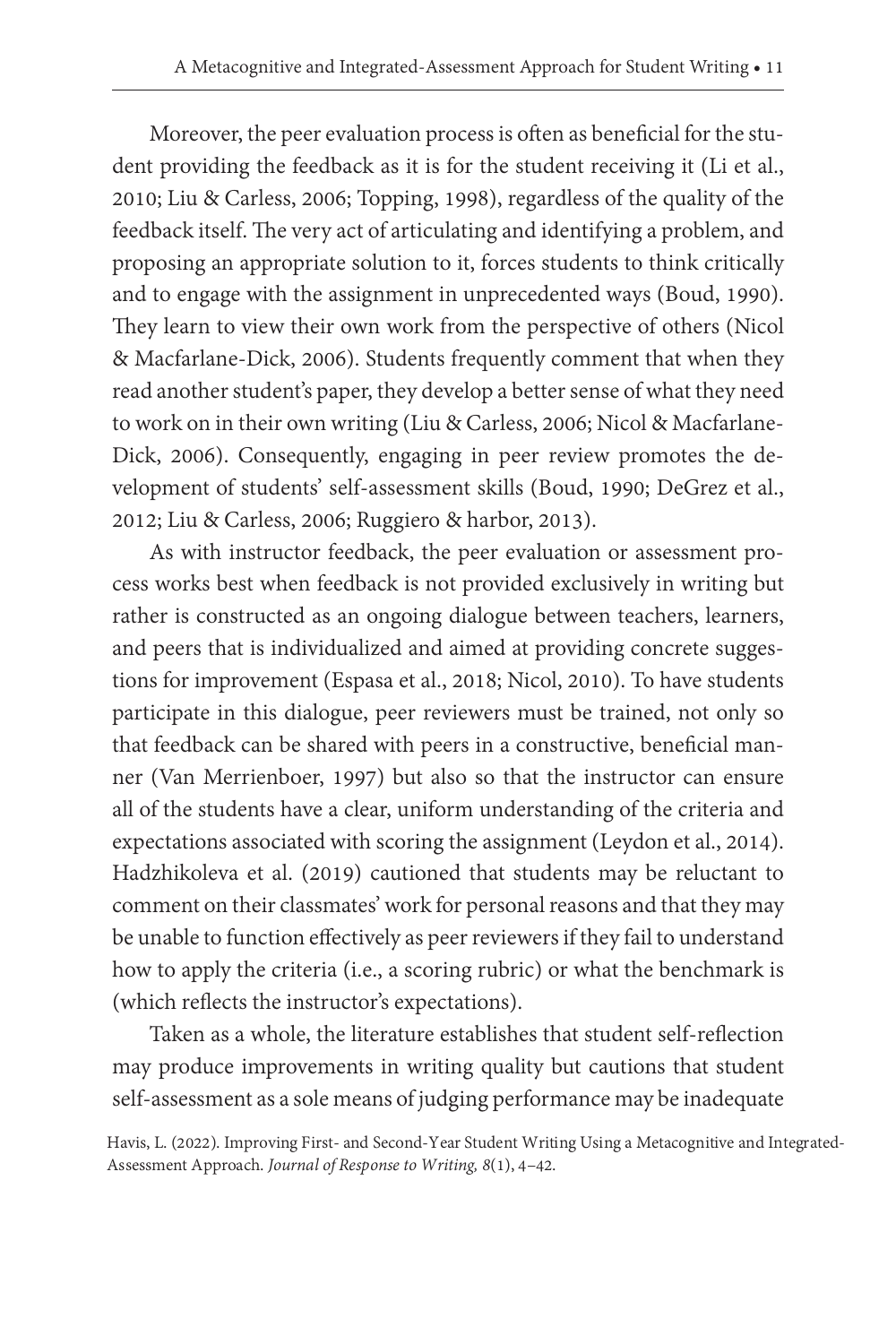or insufficient. Peer and instructor feedback provide additional useful sources for input and evaluation, but these need to be dialogic in nature and presented using multiple modalities (i.e., not just in writing) in order to be truly meaningful. However, no study to date has triangulated these sources of insight, namely, from self, peer, and faculty, and examined the extent to which doing so might produce improvements in student writing.

#### **Methods**

The current study employed a mixed-methods design. The quantitative portion utilized a quasi-experimental, nonequivalent group component across four institutions over 2 semesters, with the fall semester classes (T1) functioning as the control group and the spring semester classes (T2) functioning as the experimental group. Since the assignment of participants to groups (i.e., either to T1 or to T2) was neither controlled by the investigator nor random, it must be acknowledged that there is a possibility the fall and spring sections of each class were not equivalent. However, the investigator sought to account for any confounding variables by choosing groups that were as similar as possible. The student populations in the control group and experimental group for each of the courses chosen are comparable, as evidenced by the lack of statistically significant differences between the means of the first scores students earned on essay exams or writing assignments in those courses. Specifically, there was no significant difference in the grade students in T1 ( $M = 77.09$ ,  $SD = 11.49$ ) and T2  $(M = 73.50, SD = 15.12)$  earned on the first assignment in the sociology course;  $t(46) = 0.94$ ,  $p = 0.35$ . Nor was there a significant difference in the grade students in T1 (*M* = 76.95, *SD* = 9.10) and T2 (*M* = 77.39, *SD* = 9.91) earned on their first exam in the criminal justice course;  $t(35) = -0.14$ , *p* = 0.89. Likewise, there was no appreciable difference in the grade students in T1 (*M* = 87.0, *SD* = 6.0) and T2 (*M* = 85.11, *SD* = 7.18) earned on their first exam in the English course;  $t(15) = 0.65$ ,  $p = 0.53$ . Finally, there was no significant difference in the grade students in T1 (*M* = 87.27, *SD* = 5.27)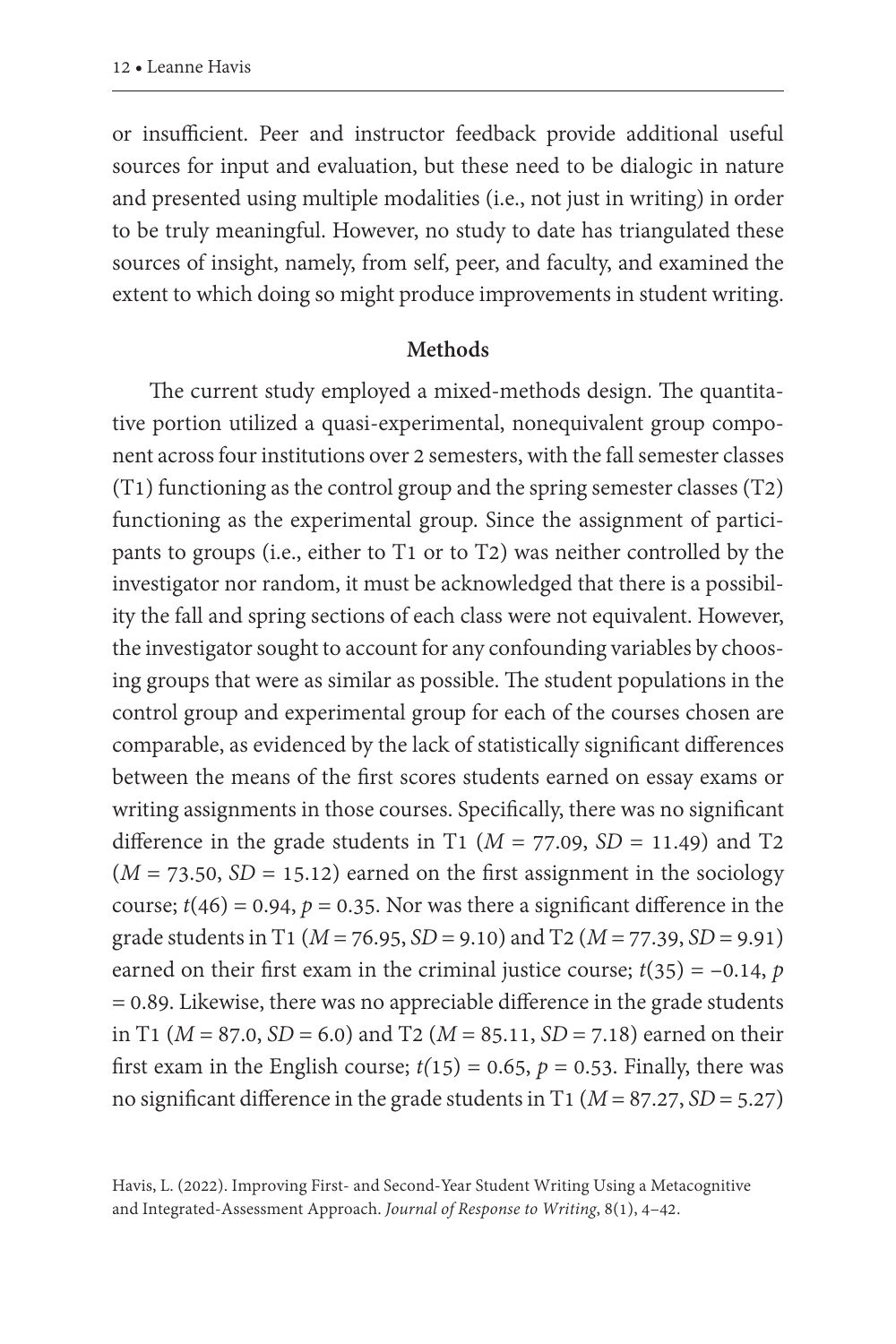and T2 ( $M = 85.50$ ,  $SD = 6.43$ ) earned on the first writing assignment of the psychology course;  $t(21) = 0.73$ ,  $p = 0.48$ . These preliminary analyses suggest that writing levels in each pair of courses were similar at the outset of the semesters under study, and therefore, the student populations in the control group and the experimental group were comparable.

During the spring semester of each class (T2), EA 2.0 was used between two submissions of student work (either two essay exams or successive drafts of the same research paper) in order to determine whether the process resulted in improved student writing. The hypothesis guiding the study predicted that students who completed EA 2.0 would have statistically significant improvements in their writing from one submission to the next. The qualitative portion of the study involved an analysis of written student comments submitted as part of EA 2.0 in order to explore why significant improvement in writing was (or was not) observed.

#### **Participants**

Faculty at four institutions were approached and asked to participate in the current study. Given the research focus on improving student writing and developing students' self-regulated learning skills, interested faculty members were asked to select classes that met two criteria for inclusion in the study. First, the class under consideration had to utilize writing-based assignments; that is, either essay exams (at least two, for the purposes of the study) or a research paper (involving the submission of at least two separate successive drafts for feedback). Second, the class under consideration had to be taught by the same faculty member using the same delivery method (i.e., hybrid, face-to-face, or online) two semesters in a row (fall and spring). The fall sections (T1) functioned as the control group; no interventions were introduced, and the classes were taught using the pedagogical approach typically adopted by the particular faculty member. Students in these sections received instructor feedback on their writing when the papers or exams were returned to them but did not spend any time practicing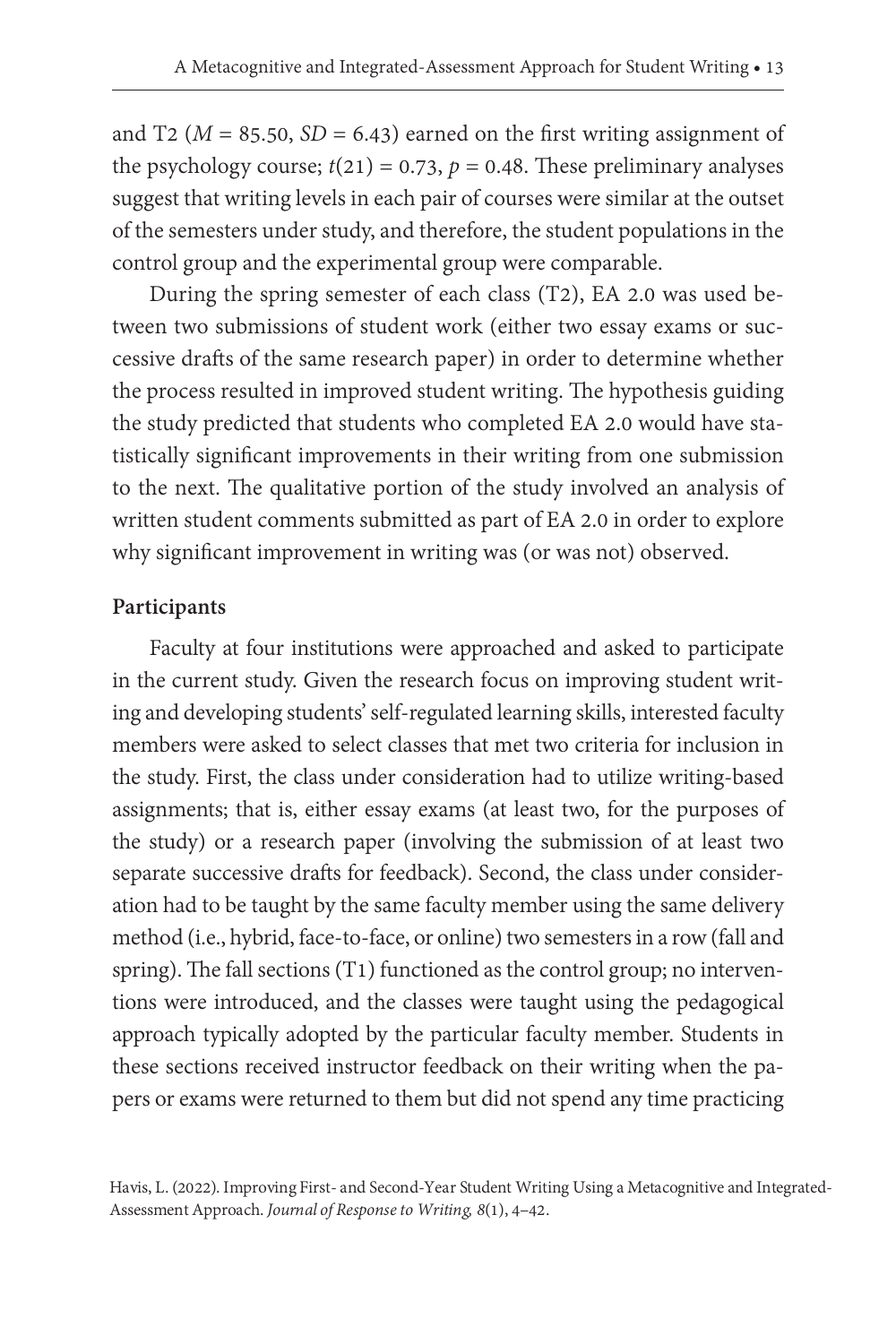self-assessment or peer review. Instead, the faculty member continued delivering course content in preparation for the next writing task. The spring sections (T2) functioned as the experimental or treatment group; faculty members teaching the classes used EA 2.0, either between essay exams or between two consecutive drafts of a writing assignment. Ultimately, four courses were selected to participate in the study, representing various disciplines and assorted class levels: a 100-level sociology course, predominantly taken by first-year students to fulfill a general-education core requirement; a 200-level criminal justice course, mainly taken by second-year students in the major; a 300-level English course, comprised of students in their third or fourth year who were taking the course either as an elective or as majors; and a 400-level psychology capstone course, exclusively taken by seniors in the major (see Table 1). In the interests of universality, 100- and 200 level courses will be referred to as "lower division" classes or courses, and 300- and 400-level courses will be referred to as "upper division" classes or courses.

#### Table 1

| Course                     |                | SOC SOC                 | <sup>C</sup>   | CI             |                |                | ENG ENG PSYCH  | <b>PSYCH</b>   |
|----------------------------|----------------|-------------------------|----------------|----------------|----------------|----------------|----------------|----------------|
| characteristics            | T <sub>1</sub> | T <sub>2</sub>          | T <sub>1</sub> | T <sub>2</sub> | T <sub>1</sub> | T <sub>2</sub> | T <sub>1</sub> | T <sub>2</sub> |
| Participants' class levels |                |                         |                |                |                |                |                |                |
| First-year                 | 19             | 20                      | $\overline{1}$ | $\mathbf{1}$   | $\overline{0}$ | $\mathbf{0}$   | $\Omega$       | $\Omega$       |
| student                    |                |                         |                |                |                |                |                |                |
| Second-year                | 2              | $\overline{\mathbf{3}}$ | 15             | $9 \t1$        |                | $\Omega$       | $\Omega$       | $\Omega$       |
| student                    |                |                         |                |                |                |                |                |                |
| Third-year                 | 1              | 2                       | 2              | $\overline{4}$ | 5              | 6              | $\Omega$       | $\Omega$       |
| student                    |                |                         |                |                |                |                |                |                |
| Fourth-year                | $\mathbf{1}$   | 1                       | 3              | $\overline{4}$ | 7              | 3              | 11             | 12             |
| student                    |                |                         |                |                |                |                |                |                |
| Total                      | 23             | 26                      | 21             | 18             | 13             | 9              | 11             | 12             |

#### *Course Characteristics by Class Level, Course Type, and Delivery Format*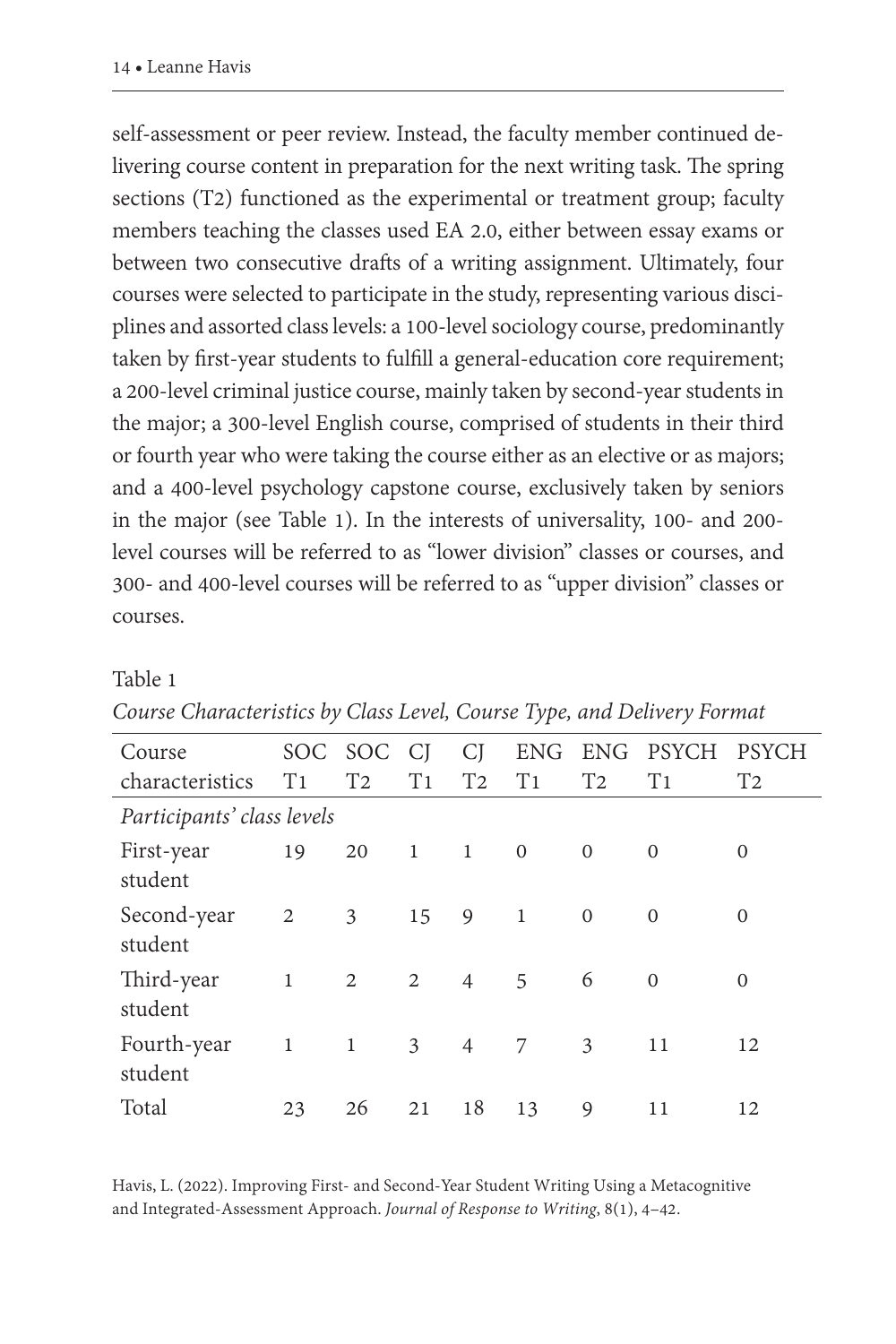| Course type for participants |                |                |                      |   |                                                        |                                       |              |
|------------------------------|----------------|----------------|----------------------|---|--------------------------------------------------------|---------------------------------------|--------------|
| 1                            | $\overline{0}$ | 16             |                      |   |                                                        |                                       | 12           |
| 22                           | 25             |                | $\overline{0}$       | 1 | -1                                                     | $\Omega$                              | 0            |
| $\Omega$                     | <sup>1</sup>   | 5 <sup>7</sup> |                      |   | 3                                                      | $\Omega$                              | 0            |
| 23                           |                |                |                      |   |                                                        |                                       | 12           |
|                              |                |                |                      |   |                                                        |                                       |              |
|                              |                |                |                      |   |                                                        | F2F                                   | F2F          |
|                              |                |                | $\overline{0}$<br>26 | 8 | - 8<br>21  18  13<br>Delivery format F2F F2F F2F F2F H | $10 \t 4 \t 5$<br>$\overline{9}$<br>H | - 11<br>- 11 |

*Note.* "SOC" refers to sociology. "CJ" refers to criminal justice. "ENG" refers to English. "PSYCH" refers to psychology. "F2F" refers to face-to-face courses. "H" refers to hybrid courses.

#### **Materials**

In order to test both of the research questions, the four-step EA 2.0 process was used as an intervention. The prompts and questions themselves are presented in Appendix A, and the procedure by which the steps were introduced is described in the following section.

#### **Procedure**

IRB approval was secured at each of the participating faculty members' home institutions and a 2-hour training session was held to orient faculty to EA 2.0. Details were provided about the rationale for the approach and about possible challenges faculty could expect to encounter. Particular attention was paid to Step 3 of the process (i.e., providing faculty feedback to the students) and to the peer reviewer training presentation described later. The investigator scheduled time for faculty to participate in active role-playing from a student perspective, engaging with the worksheets and student artifacts from previous semesters.

At the start of each semester under study (both T1 and T2), faculty members distributed informed consent forms to the students in their courses. During T1, students were asked to indicate whether they would consent to share their grades on two essay exams, or two subsequent drafts of the writing assignment selected (with their names redacted to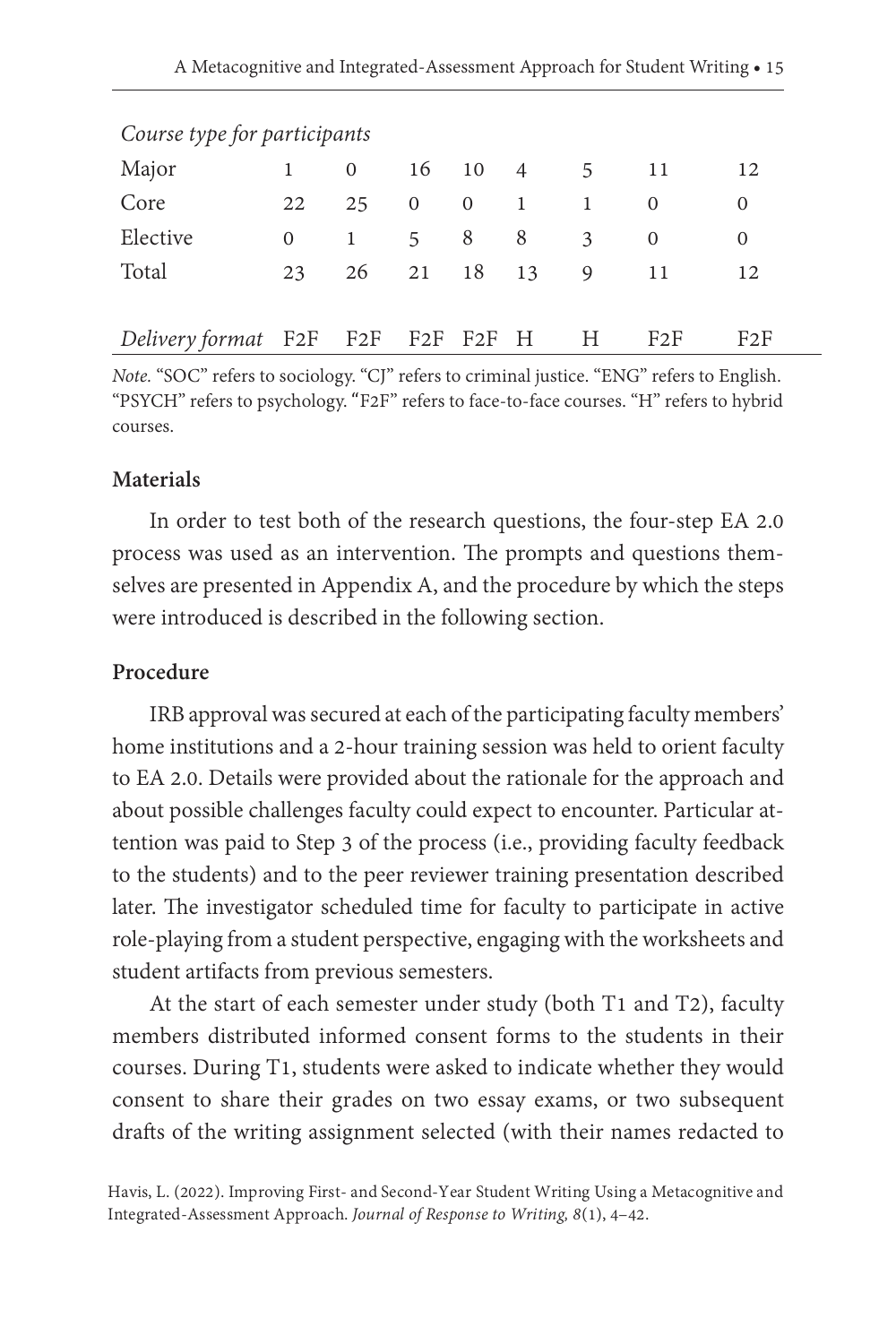ensure anonymity). All students in all classes consented to participate in the study. For the protection of their privacy and anonymity, students were assigned random numbers for data entry purposes.

During T2, students were likewise asked to indicate whether they would consent to share their grades on two essay exams or two subsequent drafts of the writing assignment selected (with names redacted to ensure anonymity); however, they were also told that they would be expected to participate in EA 2.0 and that any of the contents of the related worksheets could also be shared with the investigator, albeit anonymously. Once again, all students in all classes consented to participate in the study, and students were assigned random numbers for data entry purposes.

The fundamental difference between T1 and T2 was that, between the first and second essay exams (in the lower division criminal justice class and the upper division English class) or between the first and second drafts of the writing assignment (in the lower division sociology class and the upper division psychology class), the students in T2 participated in EA 2.0. At the start of the class periods in which the first two steps of EA 2.0 took place, faculty members reminded students that they could withdraw from the study at any time. No student across all four of the T2 classes declined to participate at this point. The classes then commenced EA 2.0 using the steps represented in Figure 1 and described in detail in Appendix A.

During the class period when the selected first paper or exam was returned to students, faculty members explained that a postexam or postassignment metacognitive self-assessment would be taking place and that the objective of the self-assessment (Step 1) was for students to think critically about what they had done well and areas in which they could improve; this step was intended to raise awareness around what Schraw and Dennison (1994) described as declarative knowledge. Students were instructed to focus on process over content: They were to concern

Havis, L. (2022). Improving First- and Second-Year Student Writing Using a Metacognitive and Integrated-Assessment Approach. *Journal of Response to Writing*, 8(1), 4–42.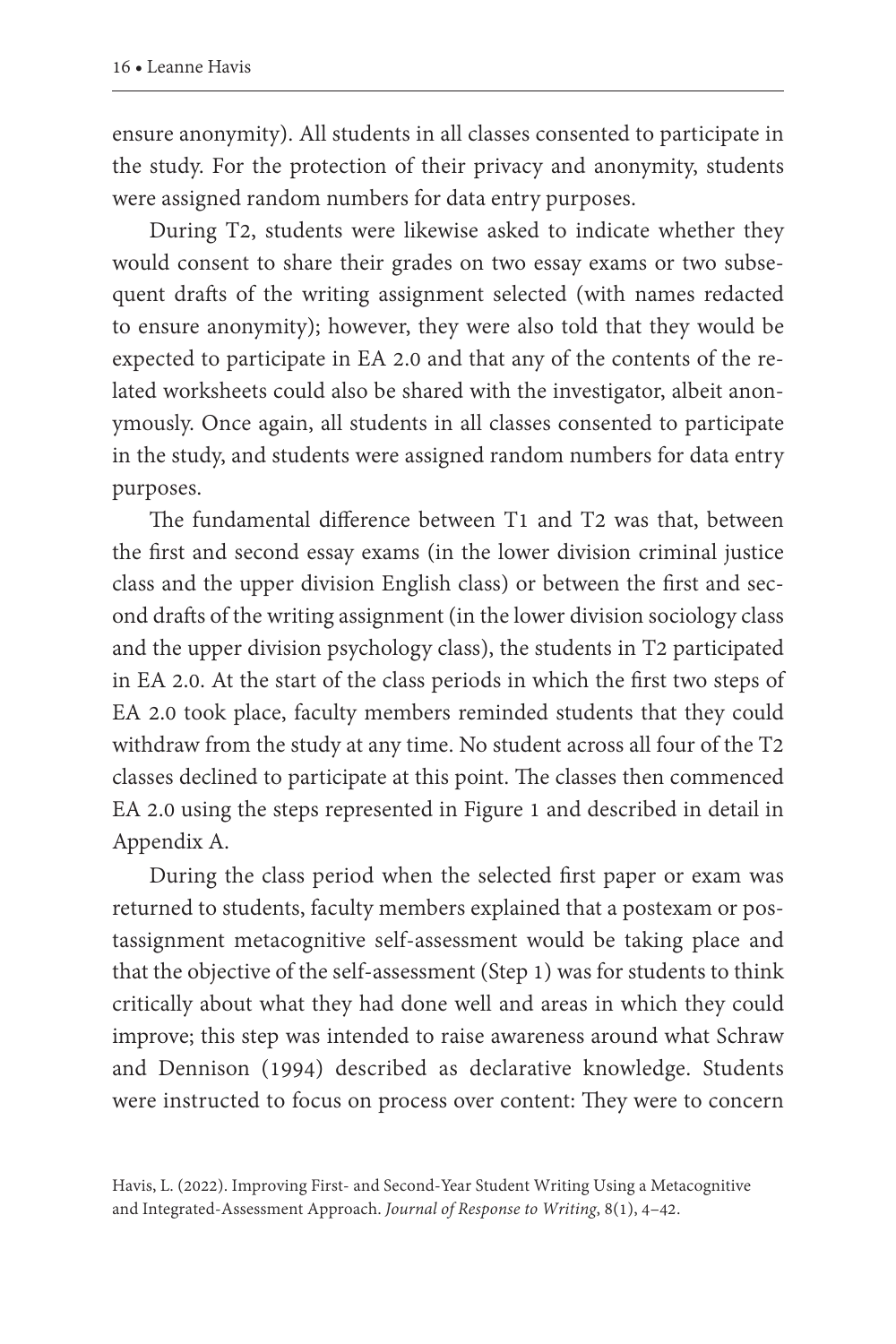## Figure 1 *The Modified Exam Autopsy Process (EA 2.0)*



themselves not with whether they got any of the material wrong but rather with how they made sense of, planned out, and executed the assignment (or the exam).

Once students completed Step 1, faculty members spent approximately 30 minutes providing peer reviewer training in accordance with the suggestions made by Van Merrienboer (1997). Faculty members clarified expectations and benchmarks (further capitalizing on an opportunity to provide students insight into how the scoring and grading process takes place), students engaged with the scoring rubric in a norming exercise, and faculty members explicitly and repeatedly reminded students to ensure that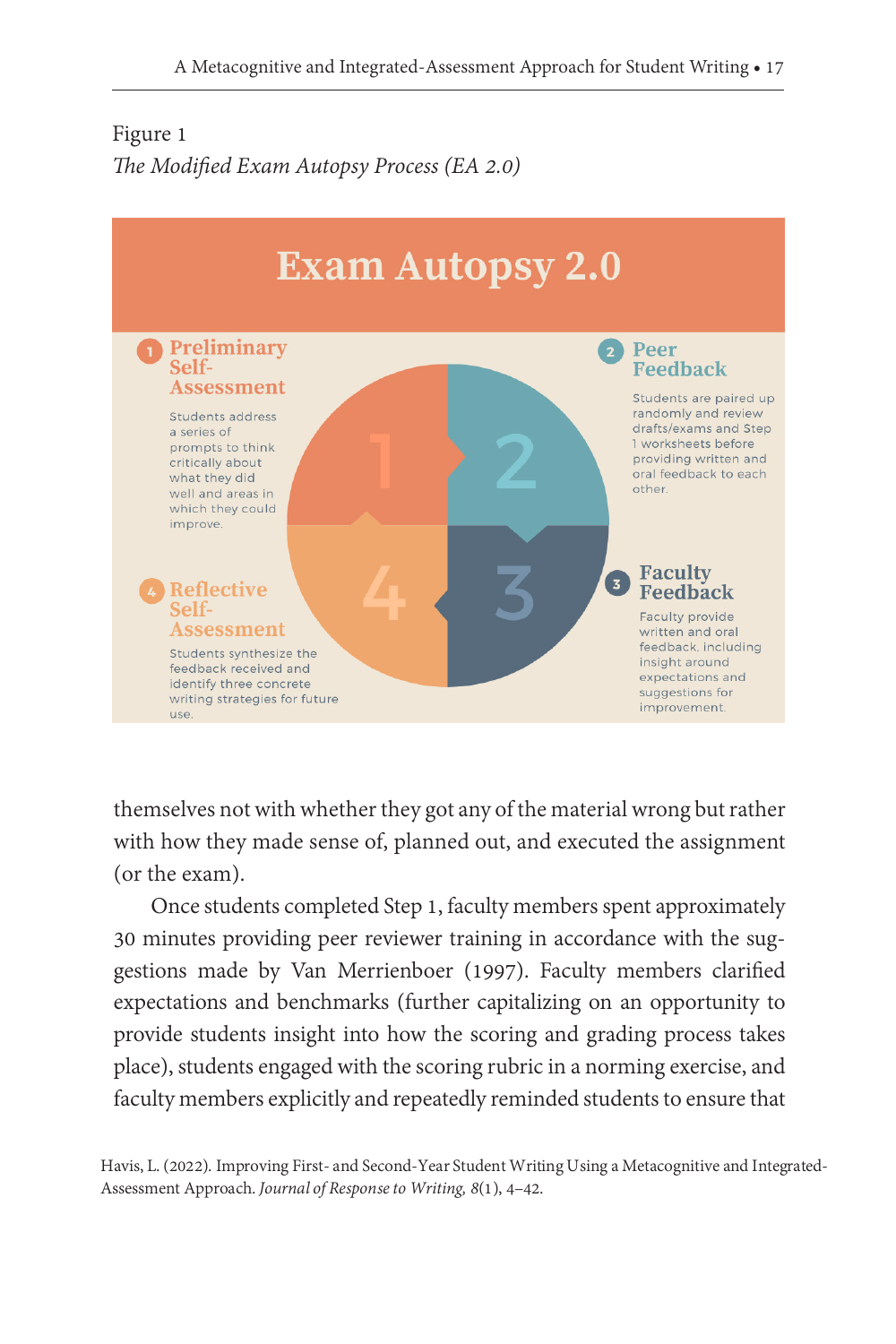their comments as reviewers were respectful and, above all, constructive; the process of providing feedback was framed as an opportunity not to denigrate or humiliate one another but rather to provide support in a very concrete way. The faculty member also clarified that the peer review/feedback process was not intended to position students (when providing feedback) in the role of an editor; that is, they were not responsible for pointing out sentence-level errors or correcting faulty citations. Instead, they were supposed to consider their classmates' writing holistically and prioritize suggestions for improving their classmates' writing.

Once faculty members' expectations were clarified, Step 2 began in earnest. Students were paired up randomly to exchange exams or drafts (something that was not in the original version of exam autopsy), as well as their Step 1 worksheets, before being asked to address (in written format first and then oral format, in case expansion or elaboration were needed) the Step 2 worksheet prompts. Students shared their feedback with one another in peer conferences that took approximately 20 minutes of class time. This collaboration with peers offered student writers access to what Schraw and Dennison (1994) called procedural and conditional metacognitive knowledge. Before leaving for the day, students turned in both their Step 1 and Step 2 worksheets, attached to one another.

Step 3 afforded faculty members the opportunity to share their unique perspective on students' procedural and conditional knowledge while simultaneously providing insight into their thoughts about the best way to approach the assignment in a low-stakes, nonthreatening way. Additionally, the final question on the worksheet for Step 3 allowed faculty members to model their own conditional knowledge by reflecting on specific steps that they would take if they were in their students' shoes (see Appendix A). Faculty members shared these thoughts with individual students in a 5- to 10-minute face-to-face conference, at which time students were given back all three worksheets (including the written version of their instructor's feedback). Students were then asked to complete Step 4 (see Appendix A).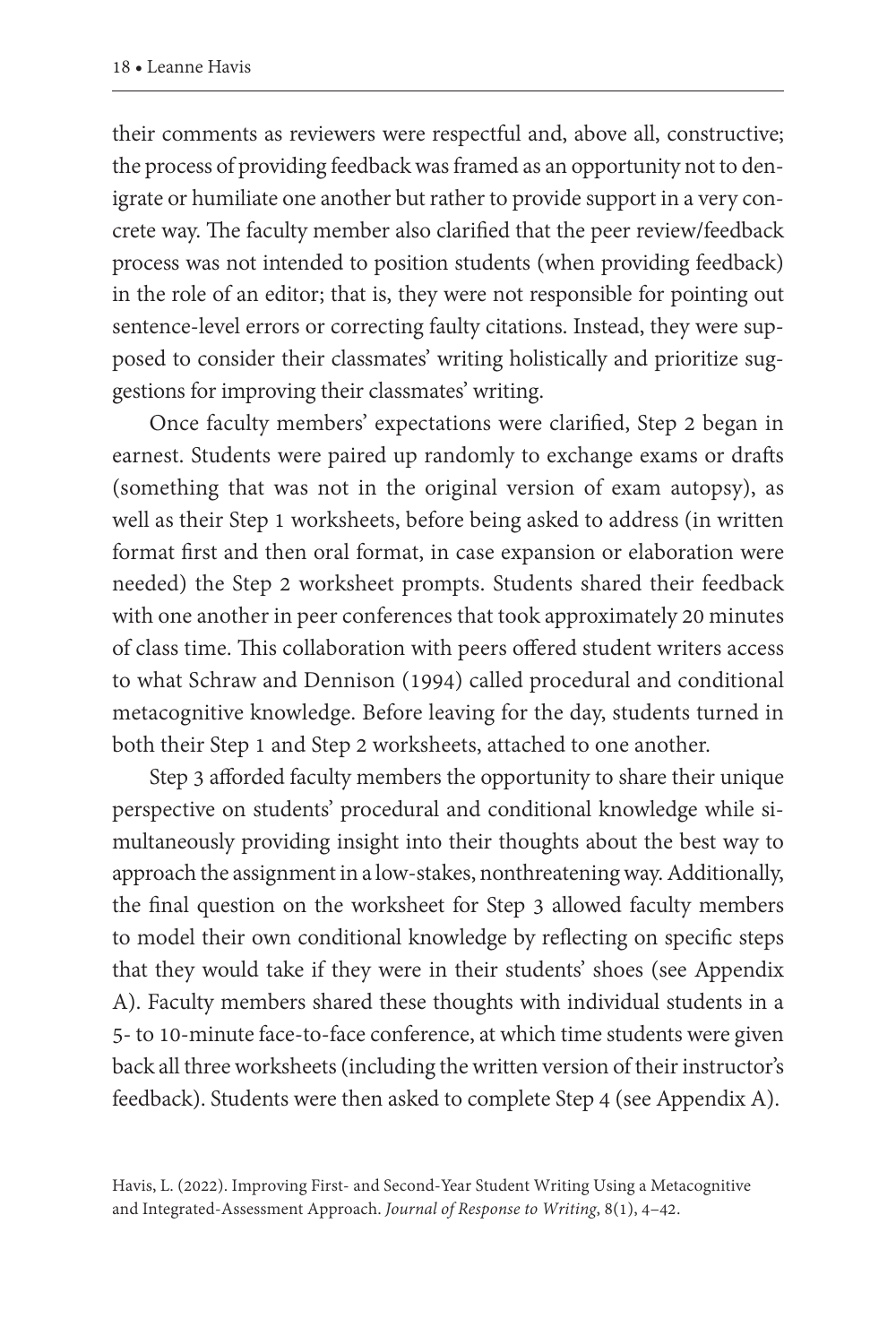Two things are noteworthy about Step 4 of EA 2.0. First, unlike the metacognitive self-assessment in Step 1, in which students were asked to engage exclusively in an exploration of their declarative knowledge, this final step required the students to synthesize procedural and declarative knowledge in a way that would allow them to integrate what they had learned into future decision-making processes. Second, in requiring them to identify three concrete strategies to consider implementing in the future (faculty members had only provided them with two), students had to flex their metacognitive skills further as they worked to identify appropriate solutions for some of their own personal challenges. That required a great deal of self-awareness, as well as an appreciation of the assignment's requirements.

EA 2.0 took as little as 1 week for the upper division English class and as long as 2 weeks for the lower division sociology class (partly because of the time commitments involved in meeting individually with each student in the larger class). In the upper division psychology class, the second draft of the paper was due approximately 2 weeks after the first draft had been submitted. In the sociology class, the second draft of the paper was due approximately 3 weeks after the first draft. In the lower division criminal justice class, the second exam was administered approximately 5 weeks after the date of the first exam. In the English class, the second exam was administered approximately 6 weeks after the date of the first exam. Details about the exams and writing assignments are provided in Appendix B.

The same criteria pertaining to writing quality (i.e., context of and purpose for writing, content development, genre and disciplinary conventions, sources of evidence, and control of syntax and mechanics) were applied to all assignments, regardless of whether they were essay exams or drafts of papers. Faculty members participating in the current study scored student papers using the Association of American Colleges and Universities' (AAC&U) written communication VALUE rubric in the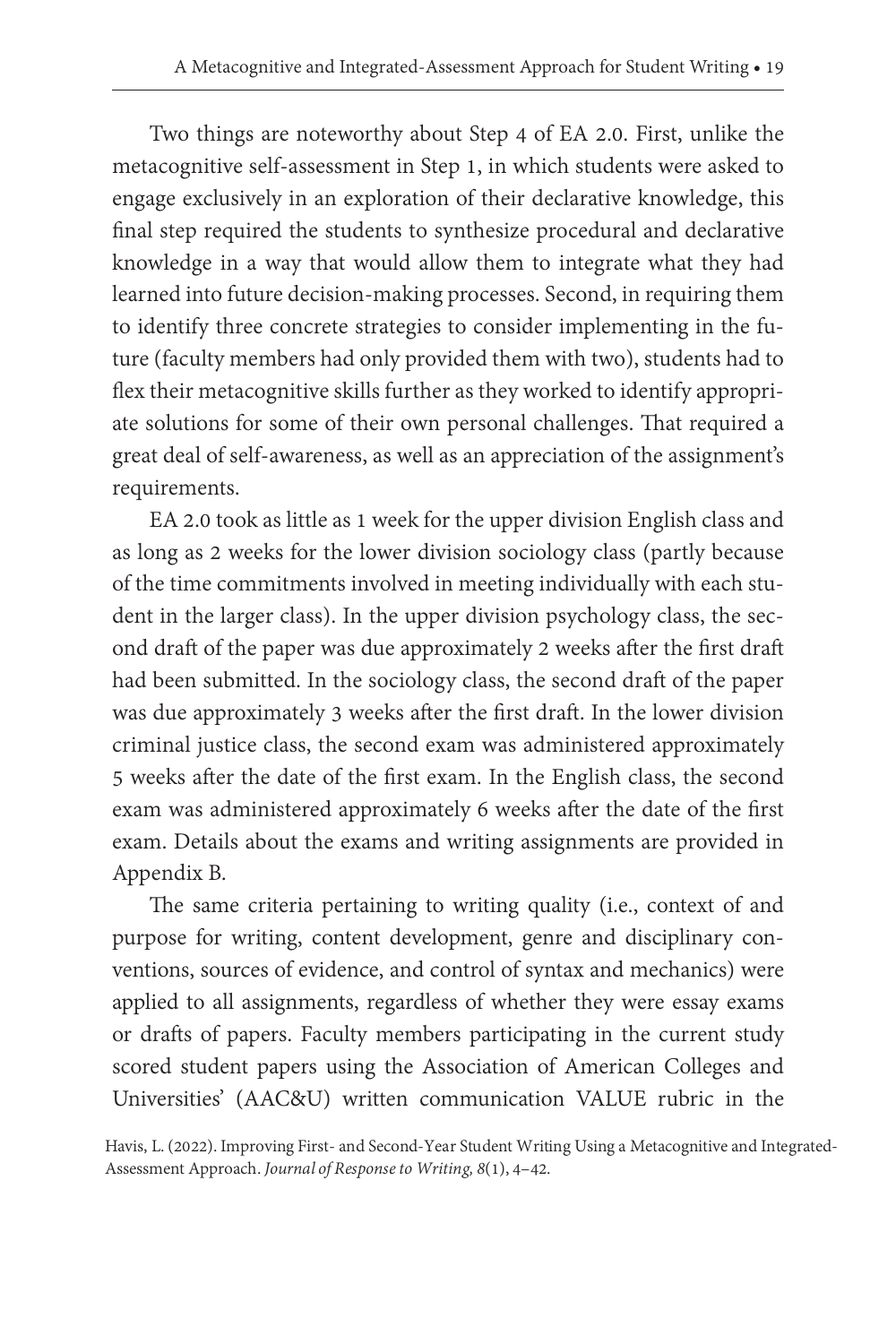interest of consistency (AAC&U, 2009). Students' scores on these criteria for the first and second exams/drafts, along with the mean scores and the standard deviation, are presented in the following section. This study only evaluated scores associated with the quality of students' writing, so students who wrote well may still have scored poorly overall on an exam if they misunderstood an essay question or failed to answer it altogether.

Percent agreement was used to calculate interrater reliability. Faculty members randomly drew one quarter of the artifacts of student writing from each course (12 for sociology, 10 for criminal justice, 6 for English, and 6 for psychology) and forwarded these to the investigator, who used the AAC&U written communication VALUE rubric to score the assignments and exams as a second independent grader before collecting the faculty members' scores. The investigator and the faculty member teaching the sociology course agreed in 10 out of 12 cases, or 83% of the time. The investigator and the faculty member teaching the criminal justice course agreed in nine out of 10 cases, or 90% of the time. The investigator and the faculty member teaching the English course agreed in four out of six cases, or 67% of the time. Finally, the investigator and the faculty member teaching the psychology course agreed in five out of six cases, or 83% of the time. The mean percent agreement across all four courses was 80.75%.

#### **Results**

In order to test the hypothesis related to the first research question guiding this study, namely that students who completed EA 2.0 would have statistically significant improvements in their writing from one submission to the next, two sample (unpaired) *t* tests assuming unequal variances were conducted separately for each of the four classes to determine whether the mean differences in the T1 and T2 changes in student grades from the first to the second assessment (i.e., exams or drafts of written work) were statistically significant. The alpha level was set at 0.05.

For the lower division sociology class, there was a significant difference in the grade changes between T1 (*M* = 7.0, *SD* = 3.87) and T2 (*M*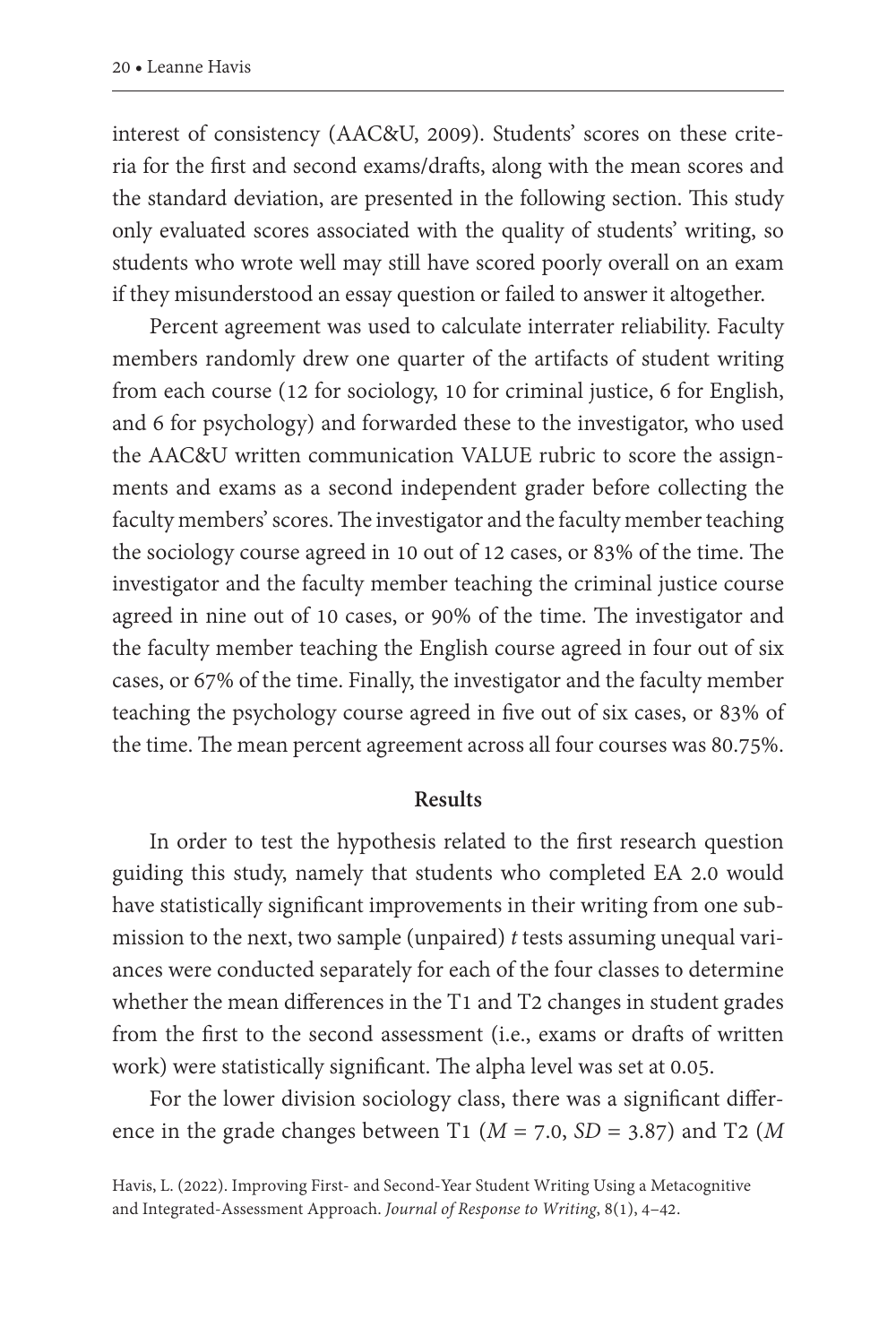$= 10.8$ , *SD* = 3.87);  $t(47) = -3.28$ ,  $p < 0.01$  (see Table 2). In the lower division criminal justice class, there was also a significant difference in the grade changes between T1 (*M* = 5.7, *SD* = 3.20) and T2 (*M* = 8.4, *SD*  $(1, 3, 62)$ ;  $t(34) = -2.47$ ,  $p = 0.02$  (see Table 3). In these two classes, the *p* value was less than the alpha value of 0.05, so the null hypothesis could be rejected, and EA 2.0 could be assumed to be effective in improving student writing.

Table 2 *Grade Changes in SOC T1 (no EA 2.0) and SOC T2 (EA 2.0)*

| <b>Statistics</b>            |           | T1 grade change T2 grade change |
|------------------------------|-----------|---------------------------------|
| M                            | 7.043     | 10.808                          |
| Variance                     | 14.953    | 17.362                          |
| Observations                 | 23        | 26                              |
| Hypothesized mean difference | 0         |                                 |
| df                           | 47        |                                 |
| t.                           | $-3.2880$ |                                 |
| $p$ one-tail                 | 0.001     |                                 |
| t critical one-tail          | 1.679     |                                 |
| $p$ two-tail                 | 0.002     |                                 |
| t critical two-tail          | 2.012     |                                 |

Table 3

*Grade Changes in CJ T1 (no EA 2.0) and CJ T2 (EA 2.0)*

| <b>Statistics</b>          |        | T <sub>1</sub> grade change T <sub>2</sub> grade change |
|----------------------------|--------|---------------------------------------------------------|
| М                          | 5.667  | 8.389                                                   |
| Variance                   | 10.233 | 13.075                                                  |
| <i><b>Observations</b></i> | 21     | 18                                                      |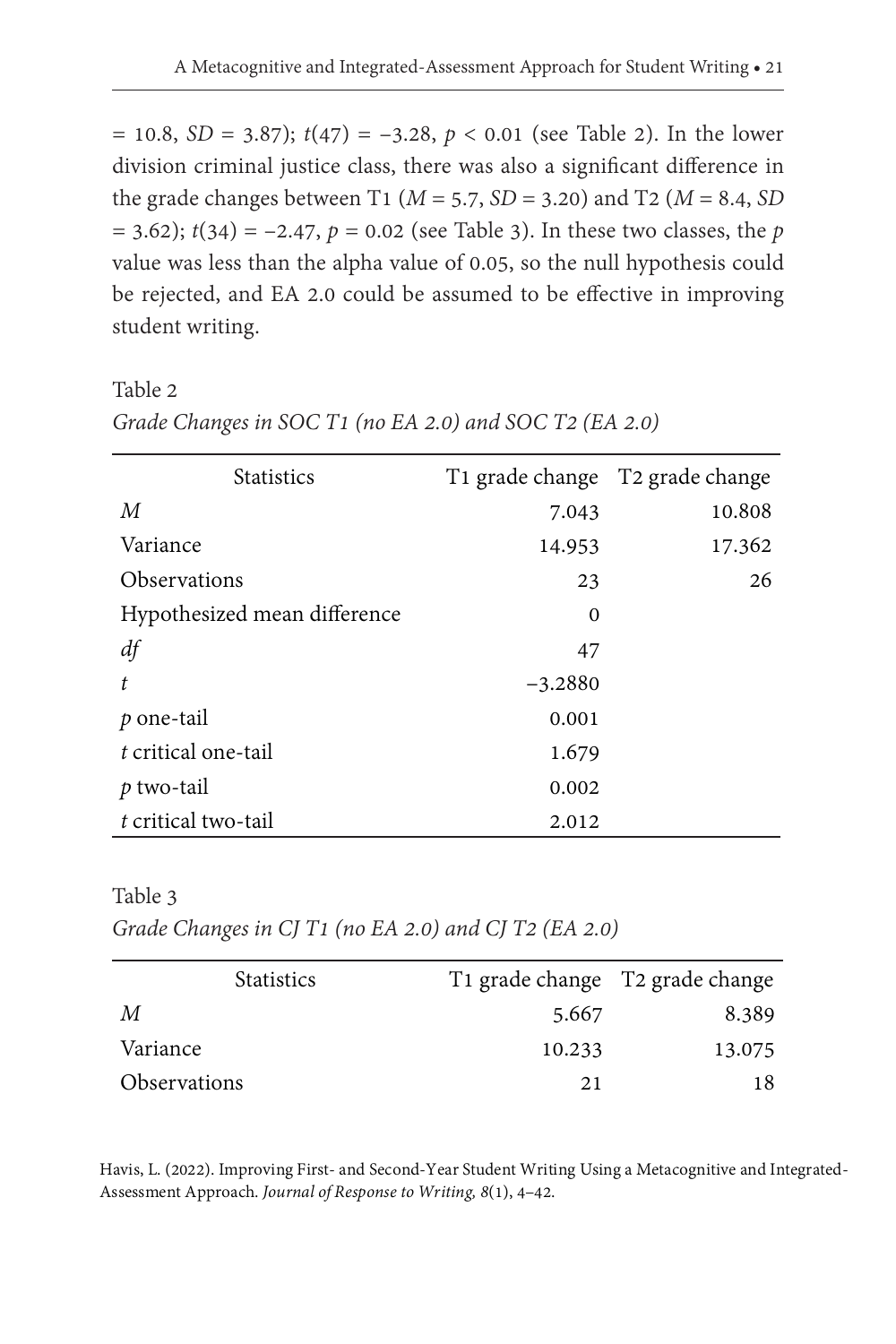| Hypothesized mean difference | 0        |  |
|------------------------------|----------|--|
| df                           | 34       |  |
| $\mathbf{t}$                 | $-2.471$ |  |
| $p$ one-tail                 | 0.009    |  |
| t critical one-tail          | 1.691    |  |
| $p$ two-tail                 | 0.020    |  |
| t critical two-tail          | 2.032    |  |

However, in the upper division English class, there was no significant difference in the grade changes between T1 ( $M = 3.0$ ,  $SD = 1.63$ ) and T2  $(M = 3.67, SD = 0.71); t(17) = -1.31, p = 0.21$  (see Table 4). Nor was there a significant difference in the grade changes between T1 ( $M = 2.3$ ,  $SD =$ 1.42) and T2 ( $M = 3.0$ ,  $SD = 1.54$ ) in the upper division psychology class;  $t(21) = -1.18$ ,  $p = 0.25$  (see Table 5). In these two classes, since the *p* value was not less than the alpha value of 0.05, the null hypothesis could not be rejected.

#### Table 4

| Grade Changes in ENG T1 (no EA 2.0) and ENG T2 (EA 2.0) |  |  |  |  |
|---------------------------------------------------------|--|--|--|--|
|---------------------------------------------------------|--|--|--|--|

| <b>Statistics</b>            | T1 grade change T2 grade change |       |
|------------------------------|---------------------------------|-------|
| $\boldsymbol{M}$             | 3                               | 3.667 |
| Variance                     | 2.667                           | 0.5   |
| Observations                 | 13                              | 9     |
| Hypothesized mean difference | $\Omega$                        |       |
| df                           | 17                              |       |
| t.                           | $-1.306$                        |       |
| $p$ one-tail                 | 0.105                           |       |
| t critical one-tail          | 1.740                           |       |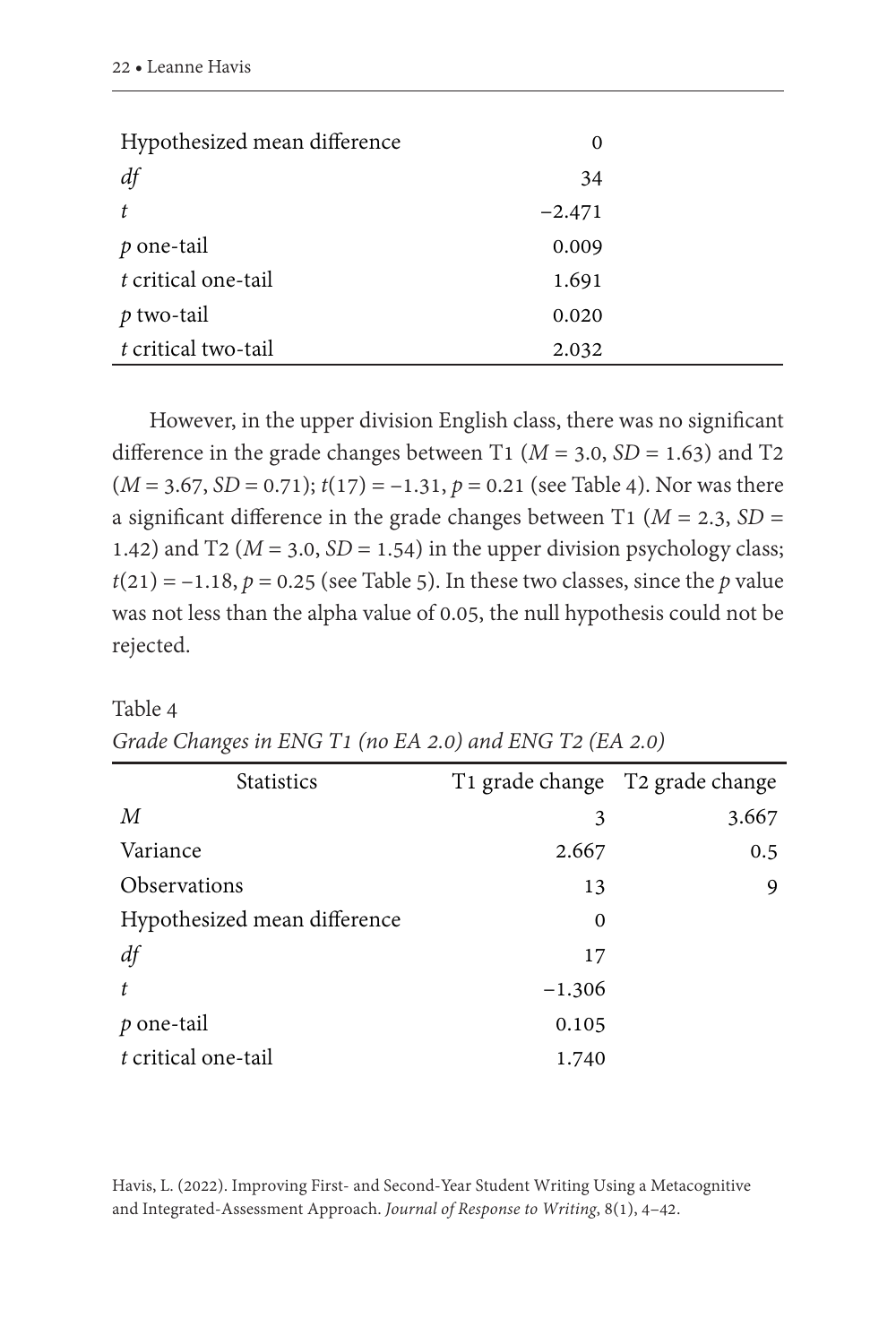| $p$ two-tail        | 0.209 |  |
|---------------------|-------|--|
| t critical two-tail | 2.110 |  |

Table 5

*Grade Changes in PSYCH T1 (no EA 2.0) and PSYCH T2 (EA 2.0)*

| <b>Statistics</b>            |          | T1 grade change T2 grade change |
|------------------------------|----------|---------------------------------|
| M                            | 2.273    | 3                               |
| Variance                     | 2.018    | 2.364                           |
| <b>Observations</b>          | 11       | 12                              |
| Hypothesized mean difference | 0        |                                 |
| df                           | 21       |                                 |
| t.                           | $-1.179$ |                                 |
| $p$ one-tail                 | 0.126    |                                 |
| t critical one-tail          | 1.721    |                                 |
| $p$ two-tail                 | 0.252    |                                 |
| t critical two-tail          | 2.080    |                                 |

Given that EA 2.0 appeared to have a differential impact on lower division and upper division classes (i.e., mean differences in grade changes for the lower division courses were significant, but those for the upper division courses were not), it became necessary to test whether a correlation existed between grade changes and class level (i.e., first-year, second-year, etc.).

For the purposes of calculating Spearman's rho, *x* was an individual's grade change and *y* was the individual's class level (i.e., a first-year student was scored as *1*, second-year scored as *2*, third-year as *3*, and fourth-year as *4*). In the sociology T1 and T2 classes, the association between the two variables was statistically significant,  $r<sub>s</sub> = 0.638$ ,  $p$  (two-tailed) = 0.001 and  $r<sub>s</sub> = 0.731, p$  (two-tailed) < 0.001, respectively. In the criminal justice T1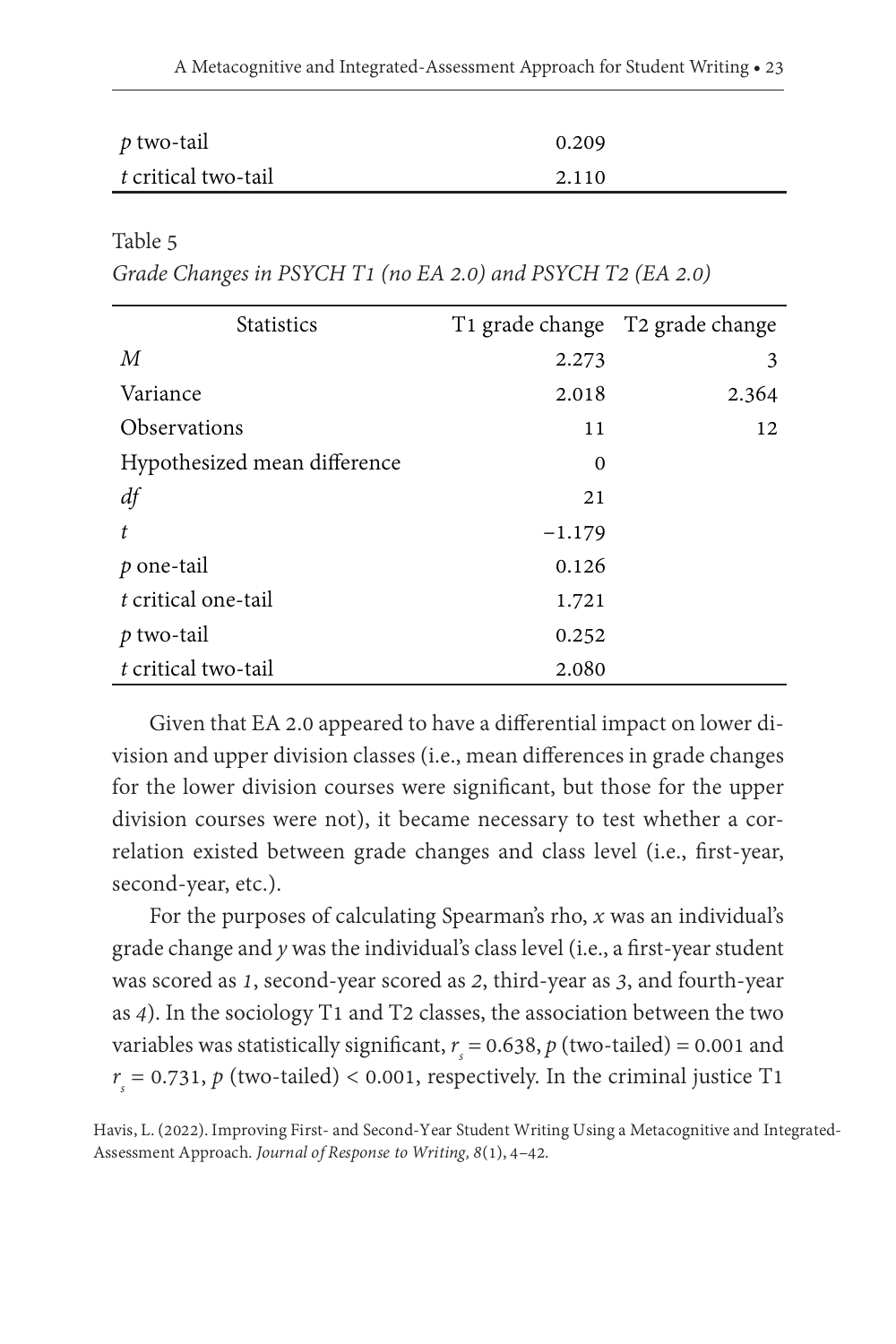and T2 classes, the association between the two variables was statistically significant,  $r_s = -0.770$ ,  $p$  (two-tailed) < 0.001 and  $r_s = -0.904$ ,  $p$  (twotailed) =  $0$ , respectively. In the English T1 and T2 classes, the association between the two variables also was statistically significant,  $r<sub>s</sub>$  =  $-0.807$ ,  $p$  (two-tailed) < 0.001 and  $r_s = -0.750$ ,  $p$  (two-tailed) = 0.020, respectively. Given that all of the students in the psychology T1 and T2 classes were fourth-year students, the Spearman correlation coefficient could not be calculated because there would have been a division by zero; thus, the correlation coefficient *r* for these data is undefined.

In order to investigate the second research question guiding this study, namely, why EA 2.0 did (or did not) result in improved student writing, written comments from among the four steps were analyzed to provide some valuable insight into students' thinking. For example, all nine students in the T2 English class (100.0%) and 11 out of 12 students in the T2 psychology class (91.7%) reported in Step 1 that the grade they earned on the exam/assignment was what they were expecting to earn. Five out of nine students in the T2 English class (55.6%) and 10 out of 12 students in the T2 psychology class (83.3%) commented in Step 4 that they "knew what [they] needed to do but just didn't do it this time" (with minor alterations in the exact wording). These trends seem to reinforce the notion that upper division students may already possess the necessary metacognitive and cognitive skills for effective writing but simply lack the motivation (or time) to implement appropriate strategies. In contrast, only seven out of 26 students in the T2 sociology class (26.9%) and four out of 18 students in the T2 criminal justice class (22.2%) reported in Step 1 that the grade they earned was what they were expecting to earn. None of the student comments in Step 4 in either the T2 sociology or the T2 criminal justice class mentioned already knowing what needed to be done and simply choosing not to act on it. While it is impossible to intuit accurately why students may or may not have made certain comments on their worksheets, the patterns are interesting and seemingly suggest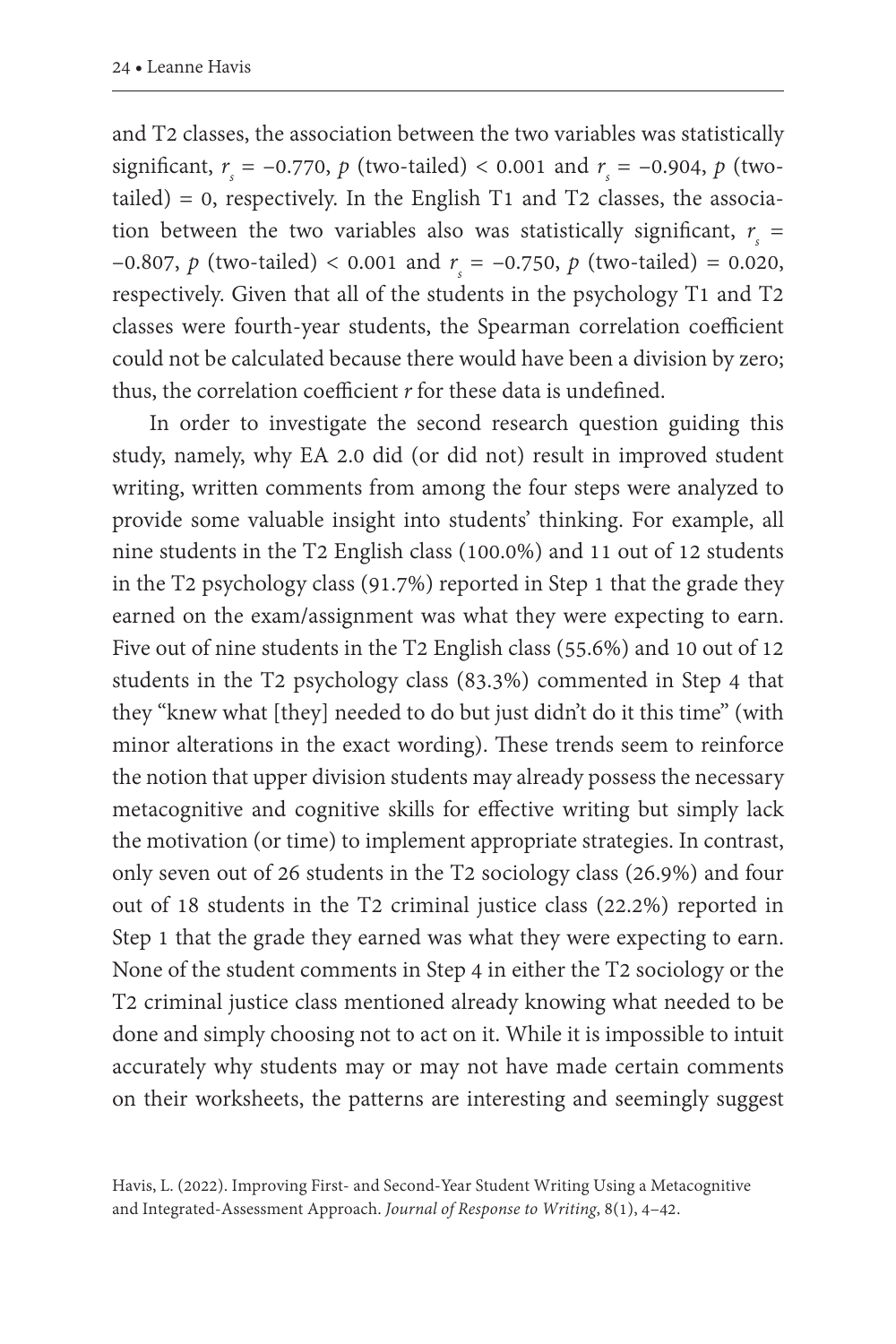that first- or second-year students are more in need of exposure to (and opportunities to practice) metacognitive strategies.

This need is perhaps illustrated most concretely in the area of student study habits. When asked how they spent their time preparing for the essay exam or working on the assignment, the students in the lower division classes typically did not mention active learning strategies, such as practicing writing out essay responses or organizing their thoughts with an outline before beginning to write. Step 1 comments around this topic from the T2 sociology group included such statements as "I made sure I read all of the assigned readings before I started," "I reviewed the PowerPoints the teacher gave us," and "I looked at the textbook again to make sure I had all the information I needed to know." Interestingly, many of the same students who referred to these types of study strategies noted that they spent "a lot" of time studying or preparing; time estimates ranged from 2 to 6 hours, and several other students used descriptors such as "lots of time" or "more time than I did for other classes" rather than providing specific amounts. This pattern was also true for the T2 criminal justice group, whose Step 1 comments included such insights as "I studied for a really long time" and "I spent ages preparing for this" while describing such strategies as "I looked at the review questions at the end of the chapter" and "I printed out my PowerPoint slides so I had them to go over."

The fact that lower division students' strategies focused on expending time rather than energy and utilizing passive, not active, techniques was something that both peers and faculty picked up on. In Step 2, several students in both the T2 sociology group and the T2 criminal justice group wrote to their partners some variation of the following: "I think you studied for a really long time but I don't know that what you did was enough" (example student comments are quoted exactly as written). Unfortunately, since their peers lacked the same prior exposure to reflective practice as the student authors themselves, they were often unlikely to suggest an appropriate way to pivot. That is, they could identify that it appeared their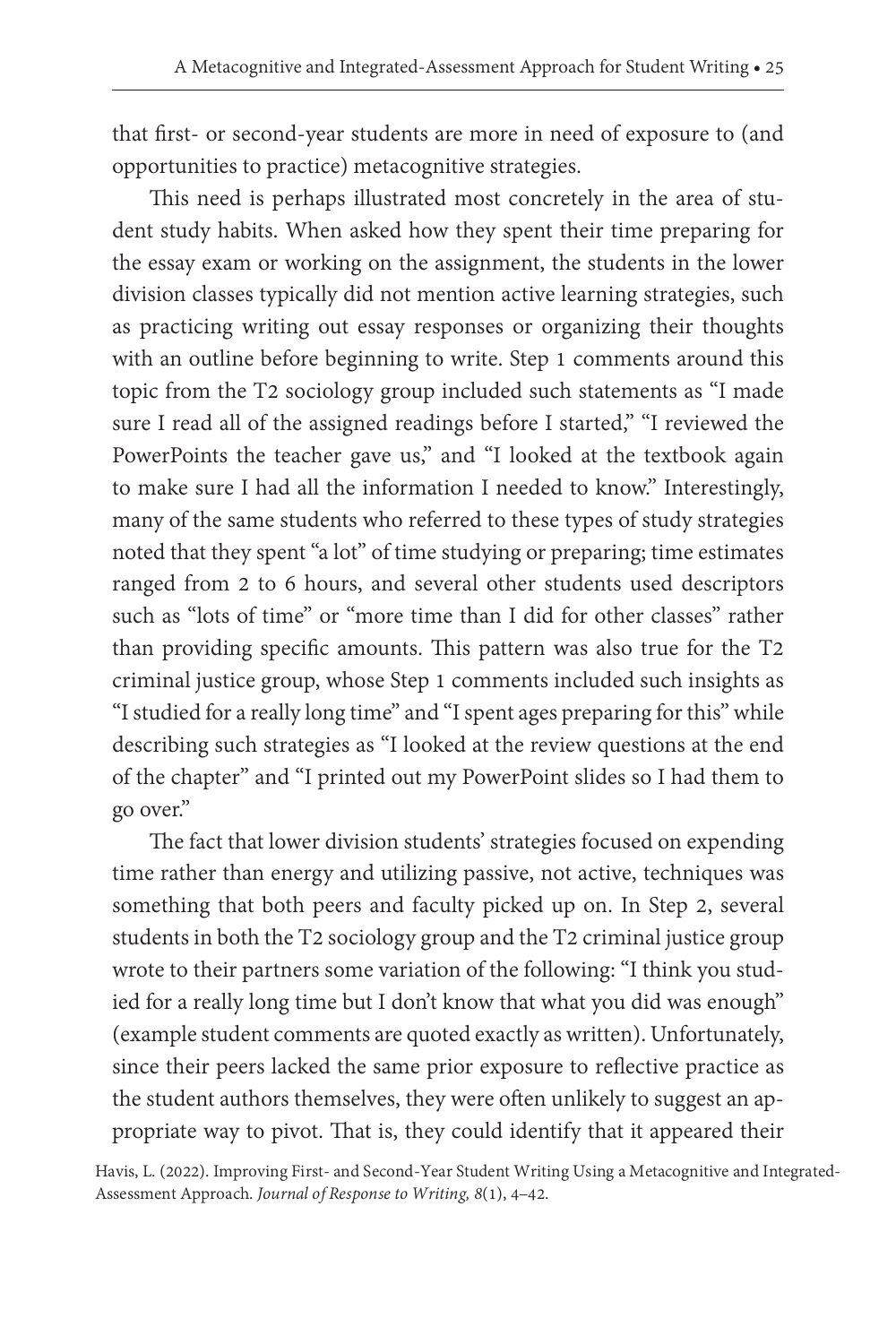classmates were not doing "enough," but they did not know what "enough" preparation might look like or what form it might take. In Step 3, when faculty were asked to express an opinion of the methods students used to prepare or study, suggestions were more concrete, as in: "It sounds like you spent a lot of time reading, which is great, but how did you test your knowledge to make sure you understood the material? Did you prepare an outline? Did you have a thesis statement in mind? How did you plan to support your argument?"

In contrast, students from the upper division courses were less likely to mention in Step 1 that they studied for a long time and more likely to mention that they used active, rather than passive, learning strategies. For example, in the T2 English group, comments included, "I knew the topics we would have to pick from and I made sure I had at least a thesis statement worked out for the questions I planned to answer" and "I found it helpful to outline some thoughts ahead of time, not so I would have to memorize anything but so I could remember where I wanted the essay to go." Likewise, in the T2 psychology group, one student wrote, "[I prepared by] thinking through ahead of time what I wanted to write in response to the prompts and then getting organized so I could back up my answers with evidence from the case"

Analysis of the comments provided in Step 2 suggests that students in lower division classes differ from their peers in upper division classes not only in study strategies but also in the nature of the constructive criticism they provided. Peer comments in the lower division classes focused more on sentence-level, local editing issues (e.g., two students in the T2 sociology group said, "You have a lot of typos" and "You should spell check more carefully") while comments in the upper division classes bypassed those types of issues and centered more around providing constructive criticism relating to flow, clarity, and global editing (e.g., two students in the T2 English group commented, "This could move down here, it would flow better" and "Help the reader see where you're coming from with more examples or explanations." Students from the T2 psychology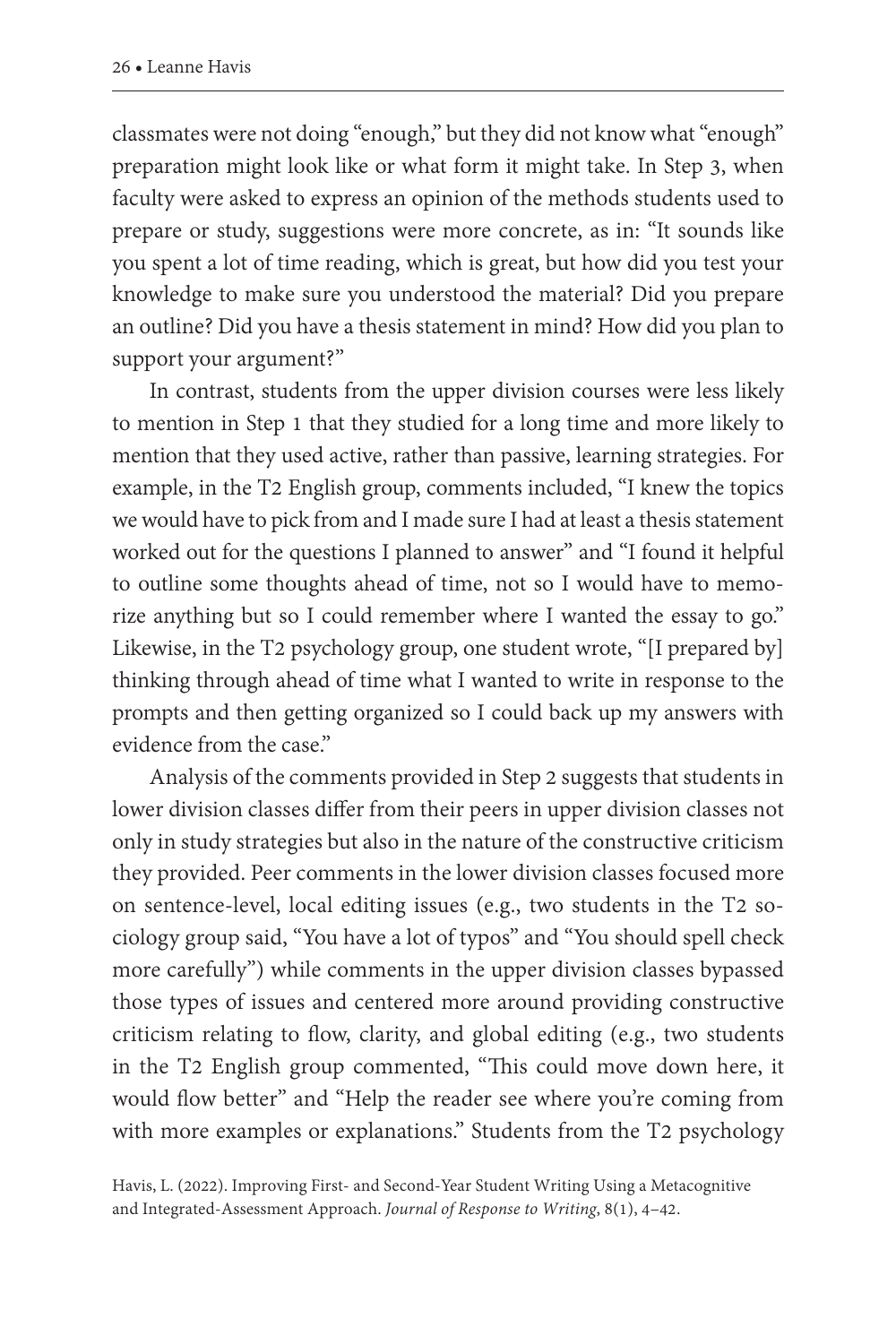group provided similar feedback: "Provide more support through examples" and "You seem to contradict yourself"). Based on the peer review comments, students in lower division classes seem to believe that good writing is writing that is mechanically correct and free of sentence-level errors (despite having received peer reviewer training to the contrary), while students in upper division classes recognize that good writing benefits from coherence, cohesion, and the construction of a sound argument.

#### **Discussion**

The fact that the EA 2.0 intervention resulted in statistically significant improvement in student writing in the lower division courses and not in the upper division courses merits further exploration. The distribution of the mean grade changes is far more spread out in the lower division courses and more closely clustered around the mean in the upper division courses (as shown in Tables 2–5). This may have to do with the level of the courses but may also be attributable to the nature of the courses, the types of writing tasks assigned, and the faculty members' pedagogical approaches. However, given the greater likelihood that students taking upper division courses (a) take them as a major requirement (as opposed to an elective) and (b) are more likely to be upper division students (who would have had previous exposure to some of the disciplinary content or, at the very least, to expectations surrounding writing in the discipline), the level and nature of a course are presumed to be key factors associated with the effectiveness of EA 2.0. One upper division class was an English seminar with many English majors who, according to the faculty member teaching the course, were accustomed to reading and critiquing one another's work, revising, and redrafting. Likewise, the upper division psychology class was a capstone seminar, which presupposes that students have already taken most (if not all) of their required courses and are well positioned to write a final integrative paper. Students in upper division classes did not have as much meaningful improvement in their writing because the incoming students were (in both semesters)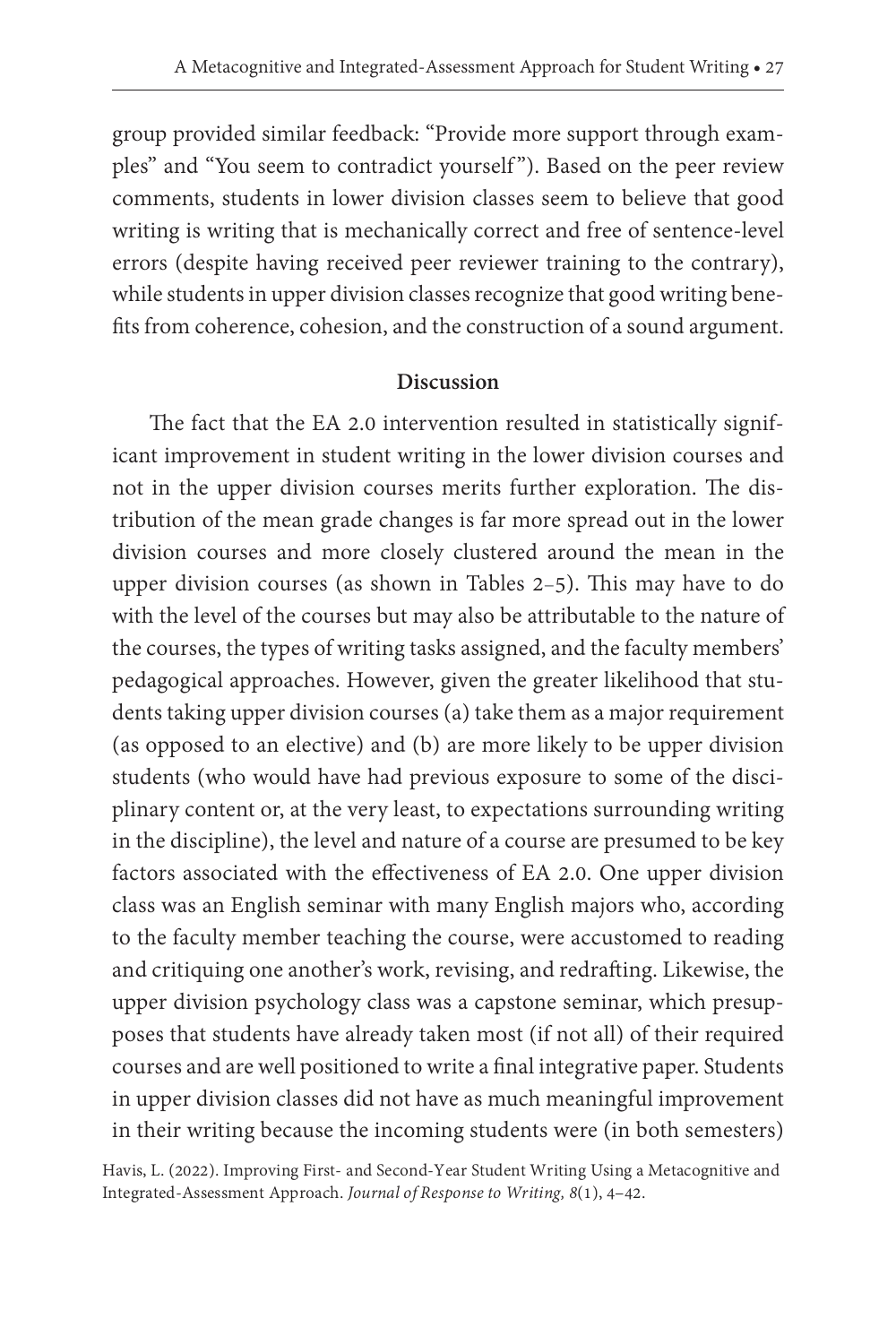already fairly familiar with the writing tasks expected of them and with the faculty member's scoring criteria. There was little EA 2.0 could add to what they had already learned about the writing process. These results regarding the skill levels of upper level students confirm findings by Falchikov and Boud (1989), who determined that upper division students were better able to self-assess than their lower division peers.

The finding about the differential skill levels of upper and lower level students is further borne out by the fact that the students in the upper division courses started off (with their first draft or first essay exam) at a higher grade than their counterparts in the lower division courses, so there was less room for them to improve on their performance. In contrast, there was a great deal more variability among the grades earned on first drafts (or first exams) by students in the lower division classes, which may account for the fact that the actual grade change from one draft (or exam) to the next was, in some cases, far more dramatic. What is encouraging is that students in those lower division classes that had more room for improvement appeared to benefit significantly more from the intervention, a finding that has critical implications for faculty members teaching lower division classes that are predominantly populated by first- and second-year students.

Embedding a metacognitive approach to self- and peer-assessment early in the university experience could be highly effective in promoting better writing and better study habits in younger students, as indicated by Wischgoll (2016). There are two fundamental reasons for this. First, as previously stated, many students are poor judges of their own knowledge and skills (Ambrose et al., 2010), especially if those knowledge and skills are somewhat lacking (Dunning, 2007). Qualitative analysis of the data in this study supports these findings when it comes to students' perceptions of their own study habits. Generally speaking, students in the lower division classes believed studying for longer was a key to success, while students in the upper division classes believed it was less about the amount of time spent and more about the organization and thoughtfulness that went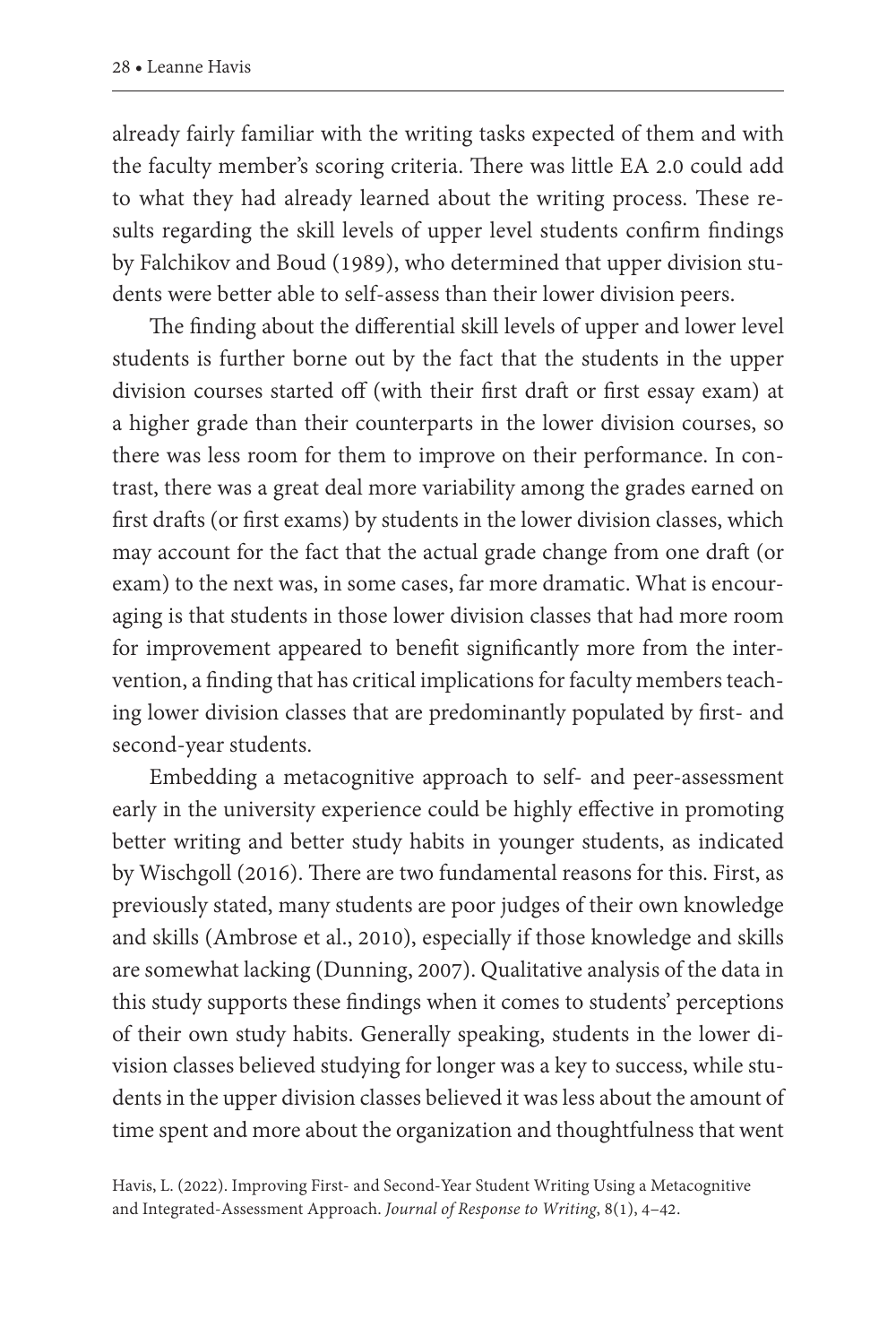into the process of studying. This difference clearly indicates a need for students in introductory or lower division classes to understand that not all study strategies are equally effective and that what may have worked for them in high school may not be helpful in higher education. Forcing them to reflect and self-monitor is a critical component of prompting them to self-evaluate and recognize what changes they may need to make moving forward.

Second, providing an opportunity to engage in reflective practice could also help students in lower division classes gain greater insight into faculty expectations pertaining to the writing process, a factor identified by Ross (2006). To improve student understanding of writing tasks and reinforce the organizational and evaluative aspects of metacognitive practices, instructors could not only ask students to self-reflect individually but also work through the trends in the peer comments from Step 2 as a group to unpack the importance of certain elements in a writing sample. As noted by Poulos and Mahony (2008) and Pacello (2014), students appreciate and benefit from feedback that is practical, meaningful, and concrete rather than vague, ambiguous, or subject to interpretation. EA 2.0 provides a useful opportunity for discussing collaboratively what constitutes good writing so that students in lower division classes might recognize, as their peers in upper division classes do, that good writing is less about local, sentence-level mechanics and syntax and more about coherence, cohesion, and the construction of a sound argument, which all stem from a holistic, global approach to planning and editing.

#### **Conclusion**

The findings of this study have meaningful implications both for teaching and for future research. Utilizing an approach like EA 2.0 in class between two essay exams or two drafts of a writing assignment could serve to clarify a number of issues, including the role of college students, an instructor's expectations relating to scoring and grading, and the comparative effectiveness of certain study strategies over others. Moreover, by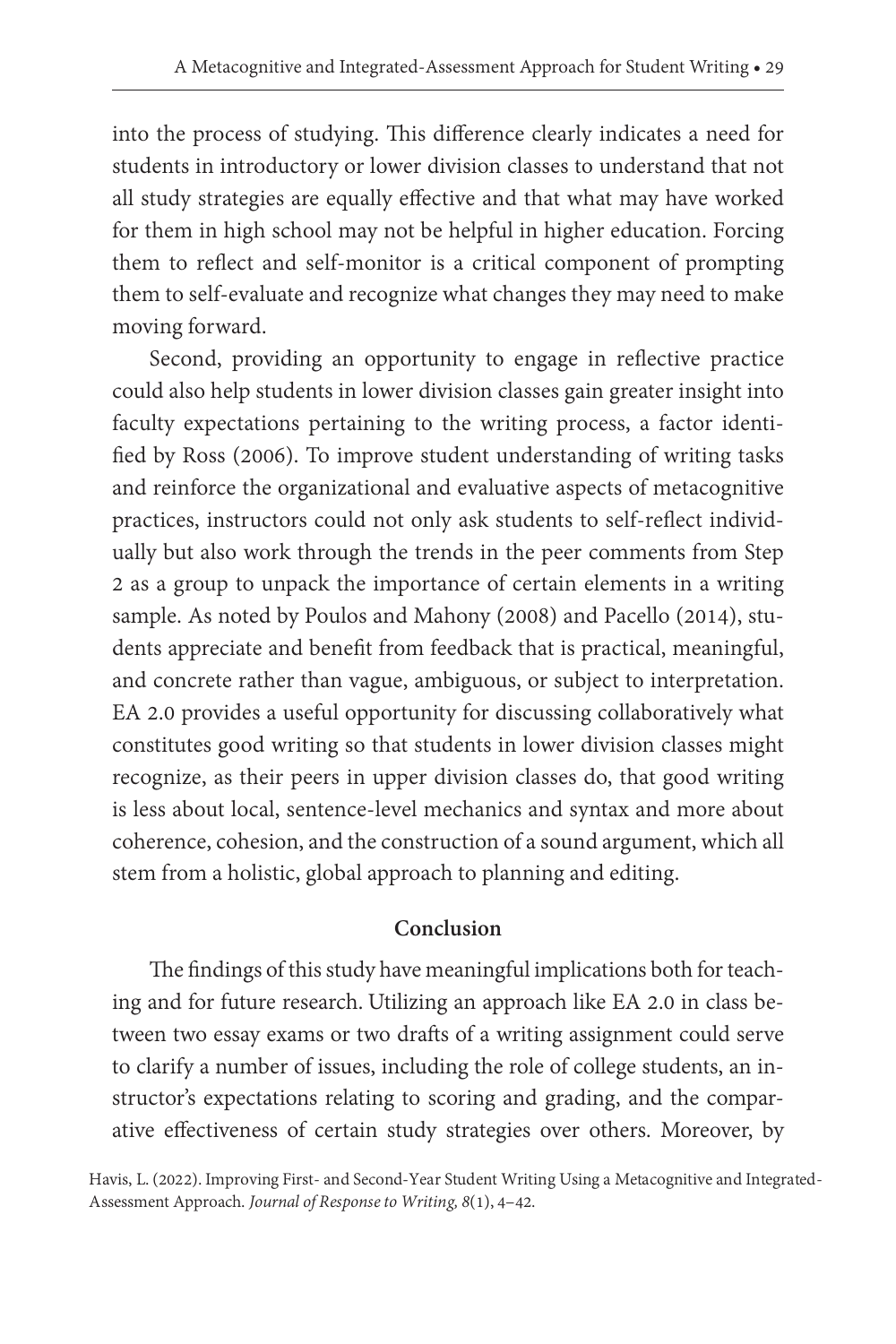collaborating with students to promote self-monitoring, self-evaluation, and self-reinforcement in a safe, low-stakes environment, faculty have a unique opportunity to model for students what the practice of providing feedback looks like. In doing so, they can highlight that a critical component of lifelong learning is not that mistakes never happen but rather that it is possible to identify them, learn from them, and pivot accordingly.

This study has two key limitations. First, although courses were deliberately chosen in four separate disciplines and across four different institutions, with every effort taken to ensure equivalence and comparability among lower division students and likewise among upper division students, it is possible that the student populations were not as alike as initially believed. Perhaps certain incoming student populations were underprepared, while others had received more extensive writing instruction in high school. Another researcher in the future might wish to compare apples to apples, as it were, by employing the same methodological design across courses within the same institution (or even within the same program). Second, faculty members self-identified and volunteered to participate in this study, a fact which could potentially have compromised the study's internal validity. The willingness to employ a new pedagogical approach in the classroom may have stemmed from some underlying factor (i.e., either a commitment to innovation that suggests enthusiasm for focusing on certain skills or, conversely, a desire to revamp an entire course because the status quo was deemed to be ineffective), and it may be that this unknown factor, rather than EA 2.0 itself, ultimately contributed to the observed results.

Several opportunities exist for further inquiry into the effectiveness of EA 2.0. It would be interesting to note whether there are differences along gender lines when it comes to the effectiveness of EA 2.0. Alternatively, it might be useful to design a more long-term study that could track students who participated in EA 2.0 during a lower division class, ideally during the first semester of their college experience, and those who did not, in order to determine whether there are significant differences in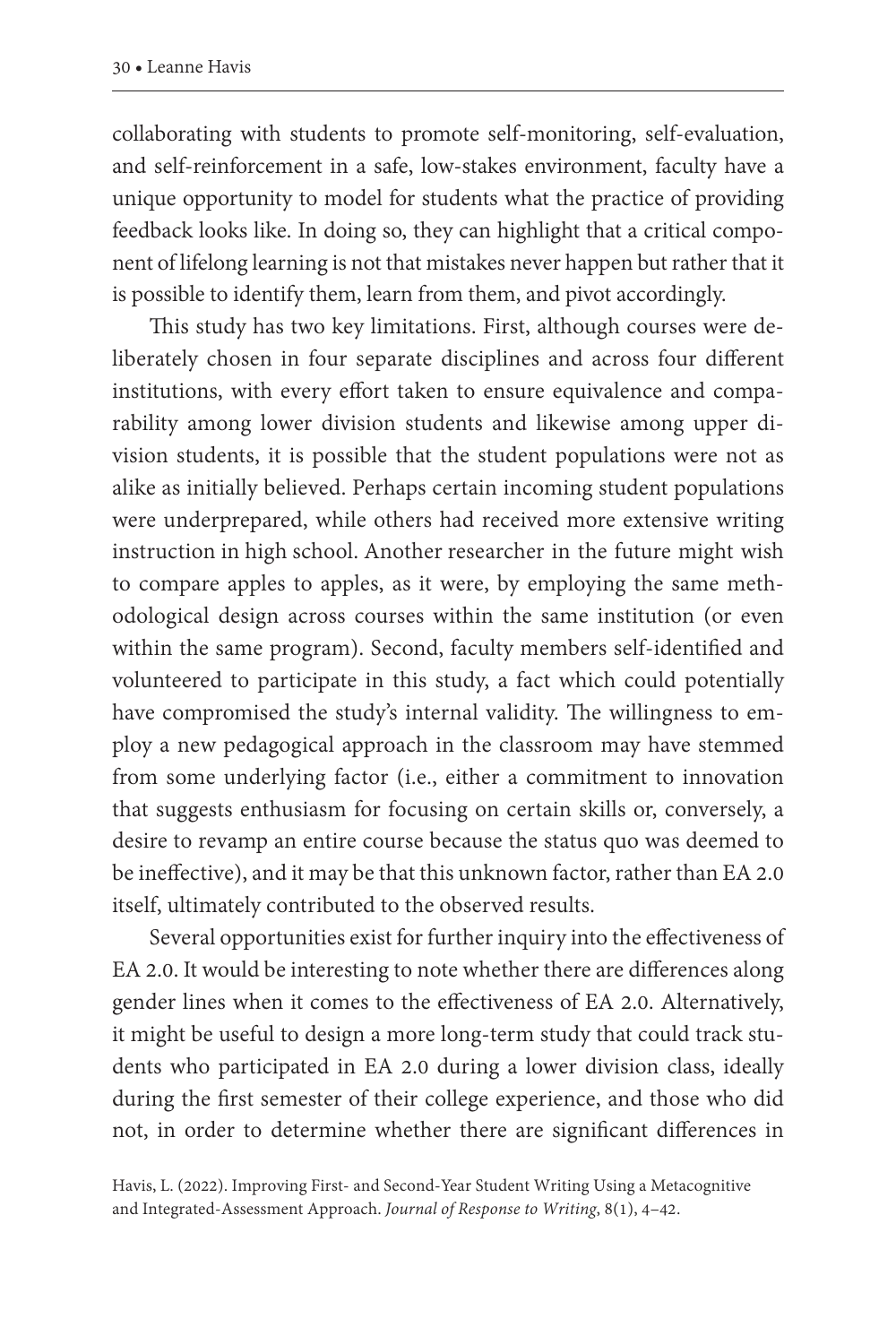terms of either their overall academic performance (relating to study habits that may or may not have improved) or their subsequent writing assignments in other courses (relating to writing skills that may or may not have improved). Another longitudinal project could attempt to introduce EA 2.0 to students before they enter higher education, possibly during middle school or high school (with some modifications to make the process developmentally appropriate), in order to track whether students with greater exposure to metacognitive reflective practice of this type are more likely to succeed in college. Embedding opportunities for students to engage in metacognitive reflective practice can have significant positive implications for both their writing specifically and for their academic performance overall. Such a practice promotes the development of critical skills for students to master while in college so they can use them in the professional world when they graduate.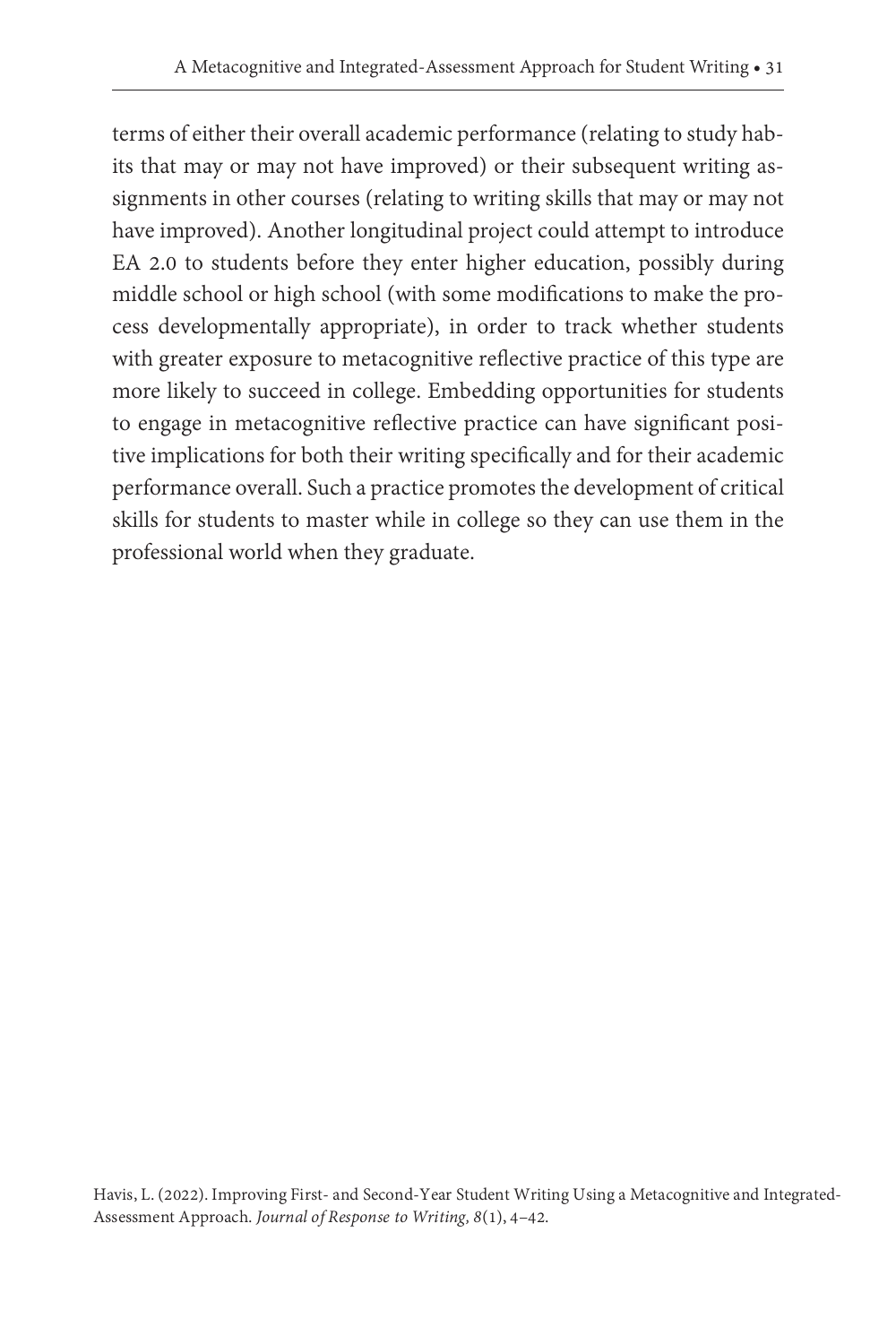#### **References**

- Ambrose, S. A., Bridges, M. W., DiPietro, M., Lovett, M. C., & Norman, M. K. (2010). *How learning works: Seven research-based principles for smart teaching*. Jossey-Bass.
- Association of American Colleges and Universities. (2009). *Written communication VALUE rubric*. [https://www.aacu.org/value/rubrics/inquiry](https://www.aacu.org/value/rubrics/inquiry-analysis) [-analysis](https://www.aacu.org/value/rubrics/inquiry-analysis)
- Bean, J. C. (2011). *Engaging ideas: The professor's guide to integrating writing, critical thinking, and active learning in the classroom* (2nd ed.). Jossey-Bass.
- Bercher, D. A. (2012). Self-monitoring tools and student academic success: When perception matches reality. *Journal of College Science Teaching*, *41*(5), 26–32.
- Bitchener, J., Young, S., & Cameron, D. (2005). The effect of different types of corrective feedback on ESL student writing. *Journal of Second Language Writing*, *14*(3), 191–205.<https://doi.org/10.1016/j.jslw.2005.08.001>
- Boud, D. (1990). Assessment and promotion of academic values. *Studies in Higher Education*, *1*5(1), 101–111. [https://doi.org/10.1080/030750](https://doi.org/10.1080/03075079012331377621) [79012331377621](https://doi.org/10.1080/03075079012331377621)
- Bowden, D. (2018). Comments on student papers: Student perspectives. *Journal of Writing Assessment*, *11*(1), 1–17. Retrieved from [http://](http://journalofwritingassessment.org/article.php?article=121) [journalofwritingassessment.org/article.php?article=121](http://journalofwritingassessment.org/article.php?article=121)
- DeGrez, L., Valcke, M., & Roozen, I. (2012). How effective are self- and peer assessment of oral presentation skills with teachers' assessments? *Active Learning in Higher Education*, *13*(2), 129–142. [https://doi.org](https://doi.org/10.1177%2F1469787412441284) [/10.1177%2F1469787412441284](https://doi.org/10.1177%2F1469787412441284)
- Dunning, D. (2007). *Self-Insight: Roadblocks and detours on the path to knowing thyself*. Taylor & Francis.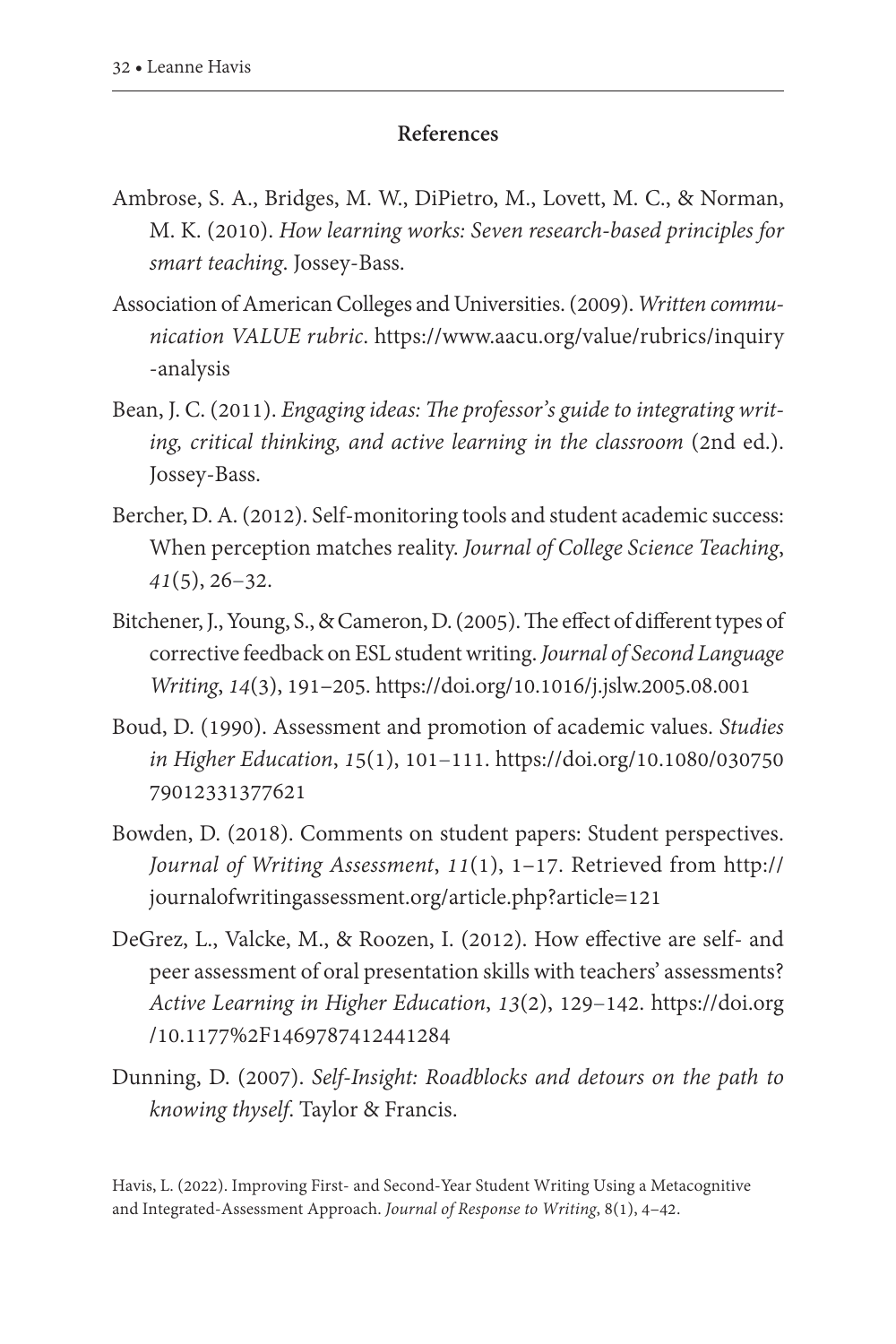- Espasa, A., Guasch, T., Mayordomo, R. M., Martínez-Melo, M., & Carless, D. (2018). A dialogic feedback index measuring key aspects of feedback processes in online learning environments. *Higher Education Research & Development*, *37*(3), 499–513. [https://doi.org/10.1080/07](https://doi.org/10.1080/07294360.2018.1430125) [294360.2018.1430125](https://doi.org/10.1080/07294360.2018.1430125)
- Falchikov, N., & Boud, D. (1989). Student self-assessment in higher education: A meta-analysis. *Review of Educational Research*, *59*(4), 395– 430. <https://doi.org/10.2307/1170205>
- Flavell, J. H. (1979). Metacognition and cognitive monitoring: A new area of cognitive-developmental inquiry. *American Psychologist*, *34*, 906–911.
- Fung, Y. M., & Mei, H. C. (2015). Improving undergraduates' argumentative group essay writing through self-assessment. *Advances in Language and Literacy Studies*, *6*(5), 214–224.
- Hadzhikoleva, S., Hadzhikolev, E., & Kasakliev, N. (2019). Using peer assessment to enhance higher order thinking skills. *TEM Journal*, *8*(1), 242–247.<https://doi.org/10.18421/TEM81-34>
- Hayes, J. R. (2012). Modeling and remodeling writing. *Written Com munication*, *29*(3), 369–388. [https://doi.org/10.1177%2F0741088312](https://doi.org/10.1177%2F0741088312451260) [451260](https://doi.org/10.1177%2F0741088312451260)
- Jonsson, A. (2013). Facilitating productive use of feedback in higher education. *Active Learning in Higher Education*, *14*(1), 63–76. [https://doi.](https://doi.org/10.1177%2F1469787412467125) [org/10.1177%2F1469787412467125](https://doi.org/10.1177%2F1469787412467125)
- Kolb, K. H., Longest, K. C., & Jensen, M. J. (2013). Assessing the writing process: Do writing-intensive first-year seminars change how students write? *Teaching Sociology*, *41*(1), 20–31. [https://doi.org/10](https://doi.org/10.1177%2F0092055X12448777) [.1177%2F0092055X12448777](https://doi.org/10.1177%2F0092055X12448777)
- Kuyyogsuy, S. (2019). Promoting peer feedback in developing students' English writing ability in L2 writing class. *International Education Studies*, *12*(9), 76–90.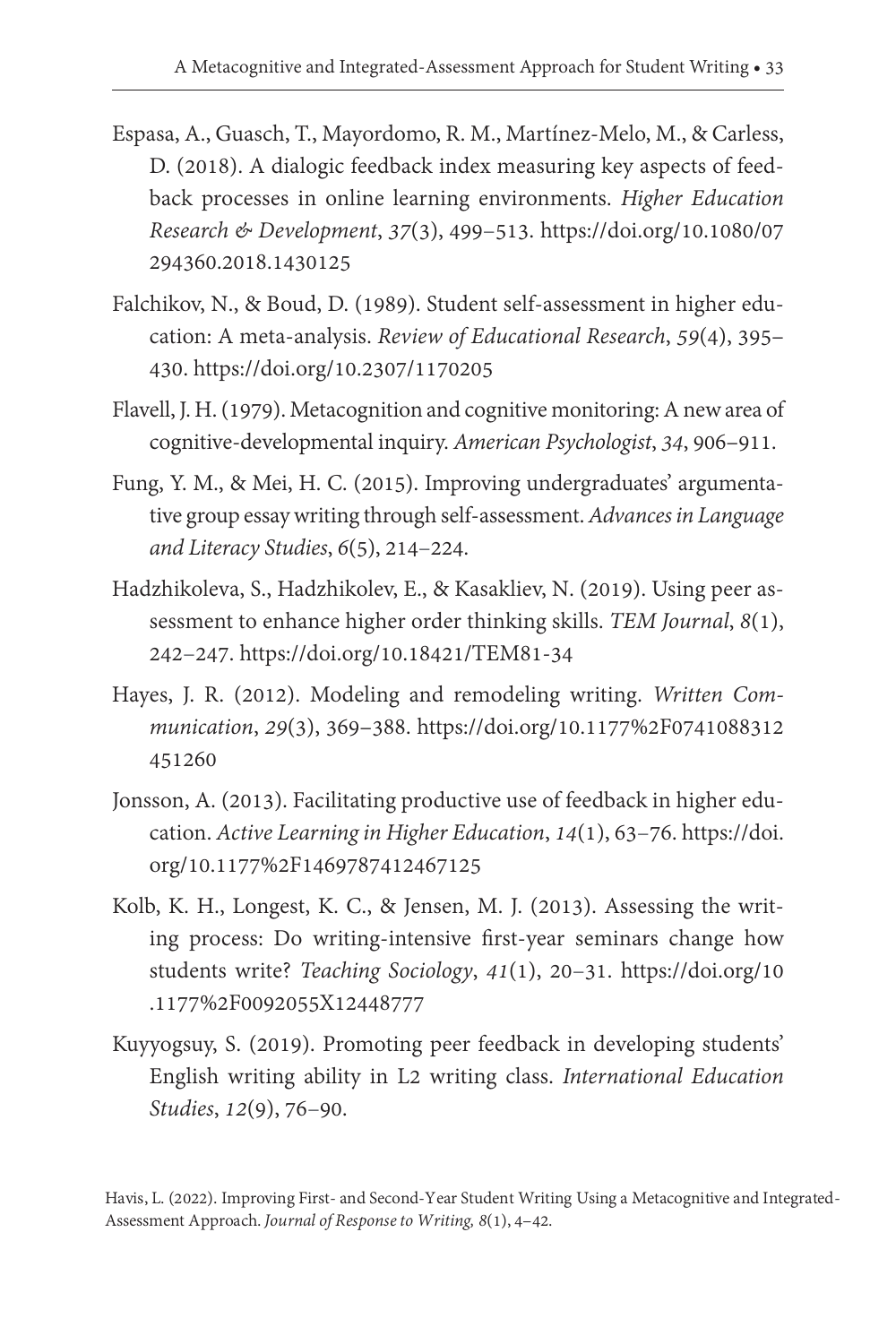- Leydon, J., Wilson, K., & Boyd, C. (2014). Improving student writing abilities in geography: Examining the benefits of criterion-based assessment and detailed feedback. *Journal of Geography*, *113*(4), 151–159. <https://doi.org/10.1080/00221341.2013.869245>
- Li, L., Liu, X., & Steckelberg, A. L. (2010). Assessor or assessee: How student learning improves giving and receiving feedback. *British Journal of Educational Technology*, *41*(3), 525–536. [https://doi.org/10.1111/j](https://doi.org/10.1111/j.1467-8535.2009.00968.x) [.1467-8535.2009.00968.x](https://doi.org/10.1111/j.1467-8535.2009.00968.x)
- Liu, N. F., & Carless, D. (2006). Peer feedback: The learning element of peer assessment. *Teaching in Higher Education*, *11*(3), 279–290. [https://doi](https://doi.org/10.1080/13562510600680582) [.org/10.1080/13562510600680582](https://doi.org/10.1080/13562510600680582)
- Mahmoudi, F., & Bugra, C. (2020). The effects of using rubrics and face to face feedback in teaching writing skill in higher education. *International Online Journal of Education and Teaching*, *7*(1), 150–158.
- Mazloomi, S., & Khabiri, M. (2018). The impact of self-assessment on language learners' writing skill. *Innovations in Education and Teaching International*, *55*(1), 91–100. [https://doi.org/10.1080/14703297.2016](https://doi.org/10.1080/14703297.2016.1214078) [.1214078](https://doi.org/10.1080/14703297.2016.1214078)
- Nguyen, H. T., & Filipi, A. (2018). Multiple-draft/multiple-party feedback practices in an EFL tertiary writing course: Teachers' and students' perspectives. *International Education Studies*, *11*(8), 1–26.
- Nguyen, T. T. L. (2018). The effect of combined peer-teacher feedback on Thai students' writing accuracy. *Iranian Journal of Language Teaching Research*, *6*(2), 117–132.
- Nicol, D. (2010). From monologue to dialogue: Improving written feed back processes in mass higher education. *Assessment and Evaluation in Higher Education*, *35*(5), 501–517. [https://doi.org/10.1080/026029](https://doi.org/10.1080/02602931003786559) [31003786559](https://doi.org/10.1080/02602931003786559)
- Nicol, D. J., & Macfarlane-Dick, D. (2006). Formative assessment and selfregulated learning: A model and seven principles of good feedback.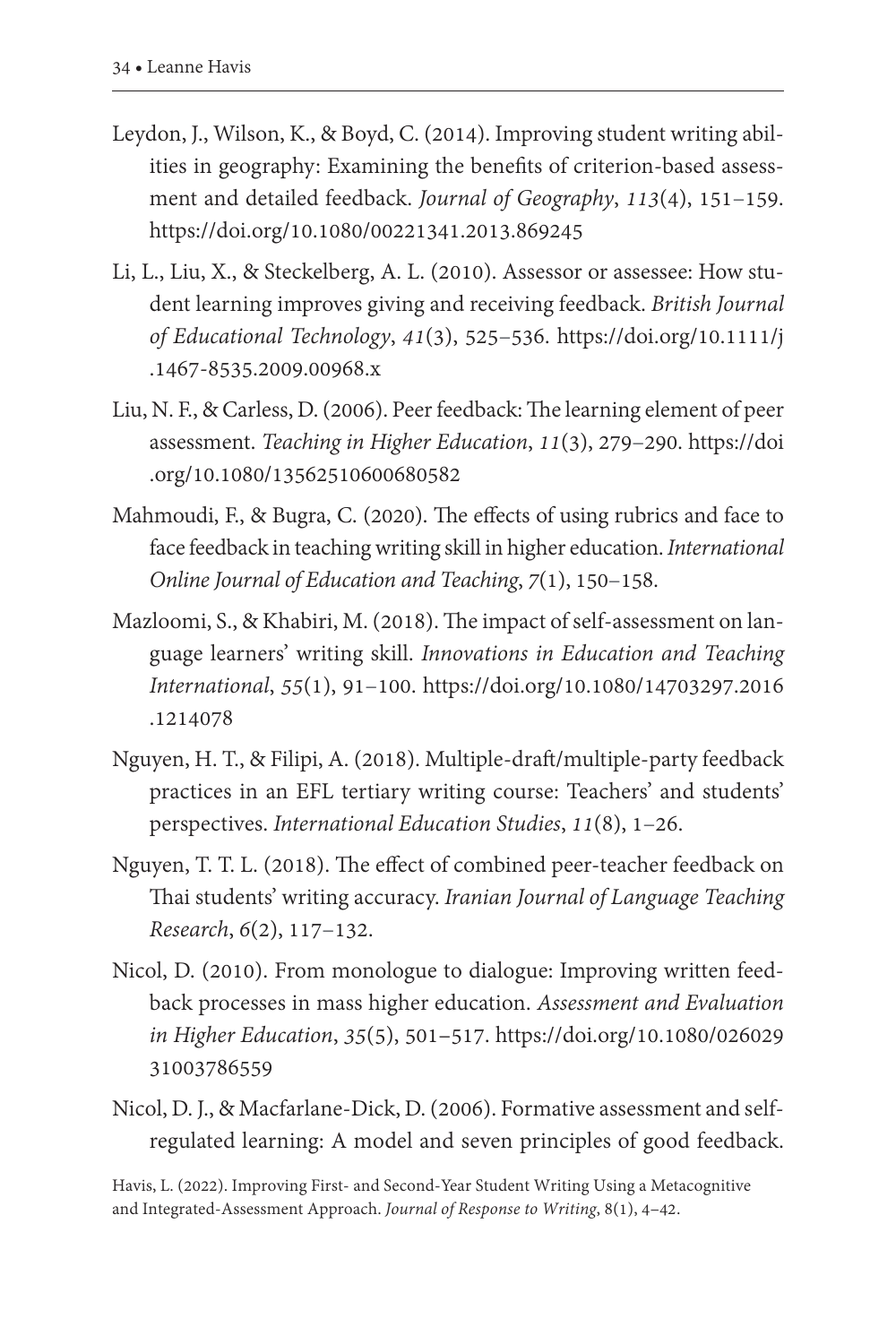*Studies in Higher Education*, *31*(2), 199–218. [https://doi.org/10.1080](https://doi.org/10.1080/03075070600572090) [/03075070600572090](https://doi.org/10.1080/03075070600572090)

- Owen, L. (2019). The exam autopsy: An integrated post-exam assessment model. *International*
- *Journal for the Scholarship of Teaching and Learning*, *13*(1), Article 4. <https://doi.org/10.20429/ijsotl.2019.130104>
- Pacello, J. (2014). Integrating metacognition into a developmental reading and writing course to promote skill transfer: An examination of student perceptions and experiences. *Journal of College Reading and Learning*, *44*(2), 119–140. [https://doi.org/10.1080/10790195.2014.90](https://doi.org/10.1080/10790195.2014.906240) [6240](https://doi.org/10.1080/10790195.2014.906240)
- Poulos, A., & Mahony, M. J. (2008). Effectiveness of feedback: The students' perspective. *Assessment & Evaluation in Higher Education*, *33*(2), 143–154. <https://doi.org/10.1080/02602930601127869>
- Rawle, F., Thuna, M., Zhao, T., & Kaler, M. (2018). Audio feedback: Student and teaching assistant perspectives on an alternative mode of feedback for written assignments. *The Canadian Journal for the Scholarship of Teaching and Learning*, *9*(2), Article 2. [https://doi.org/10.5206/cjsotl](https://doi.org/10.5206/cjsotl-rcacea.2018.2.2) [-rcacea.2018.2.2](https://doi.org/10.5206/cjsotl-rcacea.2018.2.2)
- Riddell, J. (2015). Performance, feedback, and revision: Metacognitive approaches to undergraduate essay writing. *Collected Essays on Learning and Teaching*, *8*, 79–96.<https://doi.org/10.22329/celt.v8i0.4256>
- Ross, J. A. (2006). The reliability, validity, and utility of self-assessment. *Practical Assessment, Research, & Evaluation*, *11*, Article 10. [https://](https://doi.org/10.7275/9wph-vv65) [doi.org/10.7275/9wph-vv65](https://doi.org/10.7275/9wph-vv65)
- Ruggiero, D., & harbor, j. (2013). Using writing assignments with calibrated peer review to increase engagement and improve learning in an undergraduate environmental science course. *International Journal for the Scholarship of Teaching and Learning*, *7*(2), Article 21*.* [https://doi](https://doi.org/10.20429/ijsotl.2013.070221) [.org/10.20429/ijsotl.2013.070221](https://doi.org/10.20429/ijsotl.2013.070221)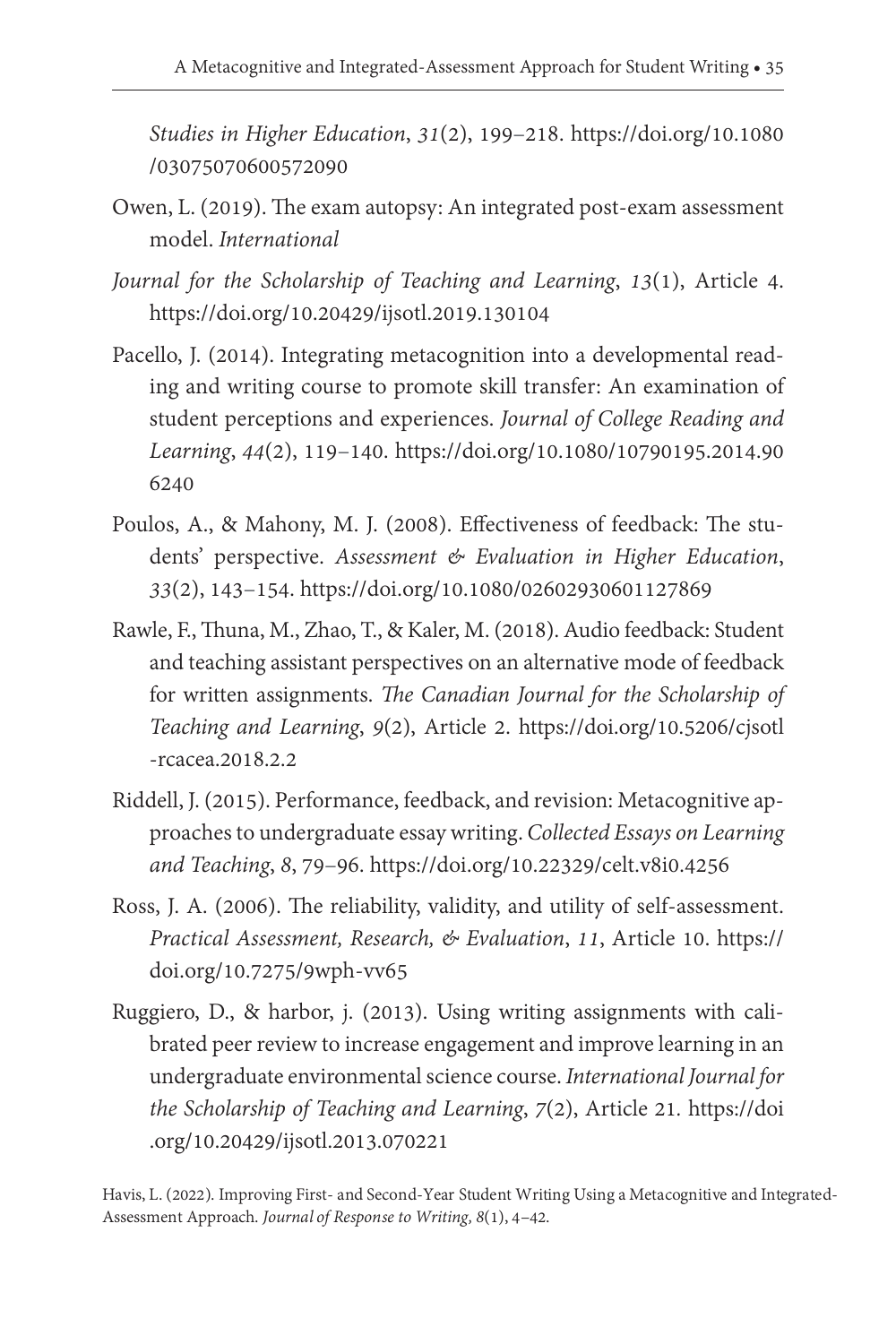- Schraw, G., & Dennison, R. S. (1994). Assessing metacognitive awareness. *Contemporary Educational Psychology*, *19*(4), 460–475. [https://doi.org](https://doi.org/10.1006/ceps.1994.1033) [/10.1006/ceps.1994.1033](https://doi.org/10.1006/ceps.1994.1033)
- Sommers, N. (Director). (2012). *Beyond the red ink: Students talk about teachers' comments* [DVD]. Bedford St. Martin's.
- Stannard, R. (2008). A new direction in feedback. *Humanising Language Teaching*, *10*(6). <http://old.hltmag.co.uk/dec08/mart04.htm>
- Tehrani, F. A. (2018). Feedback for writing or writing for feedback? *Journal of Language and Linguistic Studies*, *14*(4), 162–178.
- Topping, K. (1998). Peer assessment between students in colleges and universities. *Review of Educational Research*, *68*(3), 249–276. [https://](https://doi.org/10.3102%2F00346543068003249) [doi.org/10.3102%2F00346543068003249](https://doi.org/10.3102%2F00346543068003249)
- Van Merrienboer, J. J. G. (1997). *Training complex cognitive skills.* Educational Technology Publications.
- Warkentin, R. W., & Bol, L. (1997, April). *Assessing college students' self-directed studying using self-reports of test preparation* [Paper presentation]. Annual Meeting of the American Educational Research Association, Chicago, IL.
- Wischgoll, A. (2016). Combined training of one cognitive and one metacognitive strategy improves academic writing skills. *Frontiers in Psychology*, *7*, Article 187. <https://doi.org/10.3389/fpsyg.2016.00187>
- Zimmerman, B. J. (2001). Theories of self-regulated learning and academic achievement: An overview and analysis. In B. J. Zimmerman & D. H. Schunk (Eds.), *Self-Regulated Learning and Academic Achievement*  (2nd ed., pp. 1–38). Erlbaum.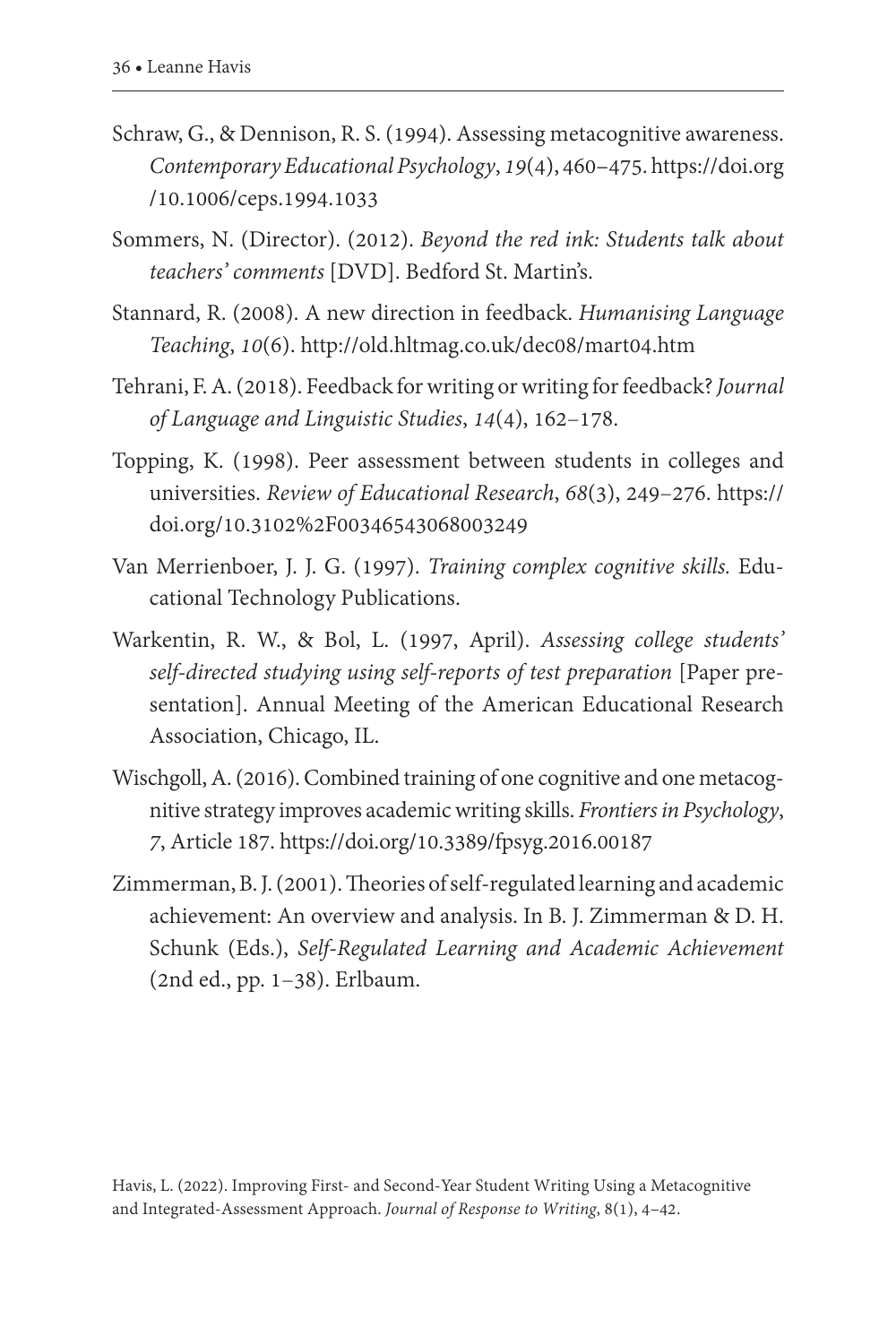## **Appendix A**

## **Exam Autopsy 2.0 Description**

## **Step 1**

Students were given a self-reflection worksheet with the following questions:

- How did your actual grade on this exam/assignment compare with the grade you expected? How do you explain the difference, if there is any?
- How do you feel about your exam/assignment grade? Are you surprised, pleased, relieved, disappointed, or what?
- How many hours did you spend preparing for this exam/working on this assignment? Was this enough time to get the grade you wanted, or should you have spent more time preparing/working?
- How did you spend your time preparing for the essay exam/working on the assignment? (For instance, did you practice writing out essay responses? Did you organize your thoughts with an outline before beginning to write? Did you ensure that you had a clear thesis statement and that you were prepared to make all supporting points persuasively?)\*
- Examine the items on which you lost points and look for patterns. Did you include an introduction and conclusion? Did you follow a clear and logical structure? Did you take the time to edit your work and proofread carefully for grammatical and spelling errors? Were all the necessary citations included and properly formatted according to the style guidelines indicated by your professor?\*
- Set a goal to get a certain percentage or score in the next exam/draft. What study strategies and schedule will enable you to earn that score?

## **Step 2**

Students were given a worksheet during peer review with the following questions: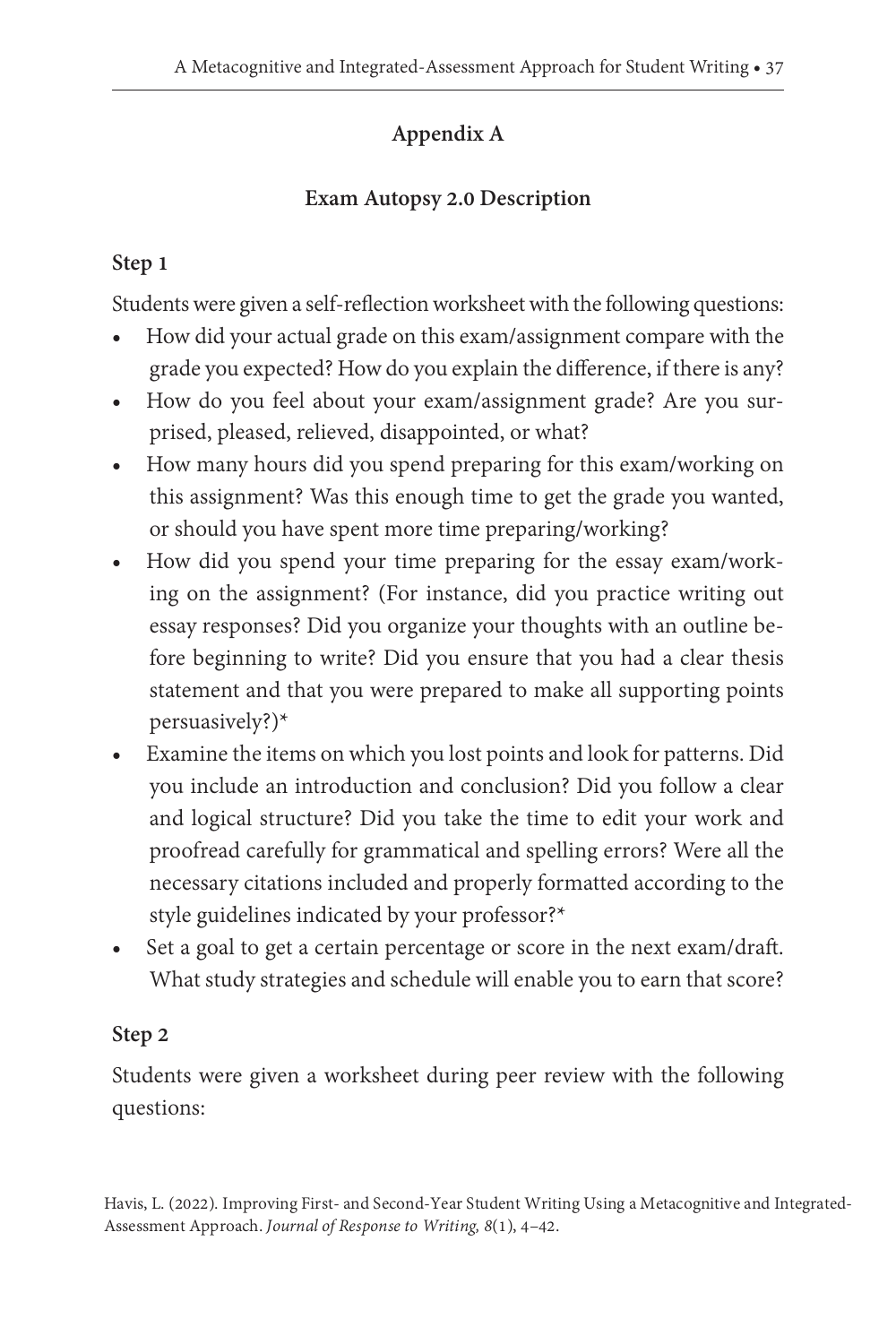- Do you agree with your partner's assessment of how and why s/he earned a different grade than expected? Why or why not?
- Any and all feelings your partner may express about his/her exam grade are valid. What words of wisdom or comfort could you share in light of how s/he feels?
- What can you highlight that s/he did well?\*
- What is your opinion of the time your partner spent studying for this test/preparing for this assignment?
- What is your opinion of the methods your partner used in studying for this test/preparing for this assignment?
- What is your opinion of your partner's assessment of the items s/he got wrong, or where s/he lost points? Do you have another interpretation of or explanation for what might have happened?
- What do you think of the goals that your partner has set out for him/ herself? Are they realistic? What are two additional ideas you could suggest to help him/her achieve those goals?

## **Step 3**

Faculty members were given a worksheet with the following questions:

- Do I agree with your assessment of why you got a different grade than expected? Why or why not?
- Any and all feelings you may express about your exam grade are valid. What words of wisdom or comfort could I share in light of how you feel?
- What is my opinion of the time you spent studying for this test/preparing for this assignment?
- What is my opinion of the methods you used in studying for this test/ preparing for this assignment?
- What is my opinion of your assessment of the items you got wrong, or where you lost points? Do I have another interpretation of or explanation for what might have happened?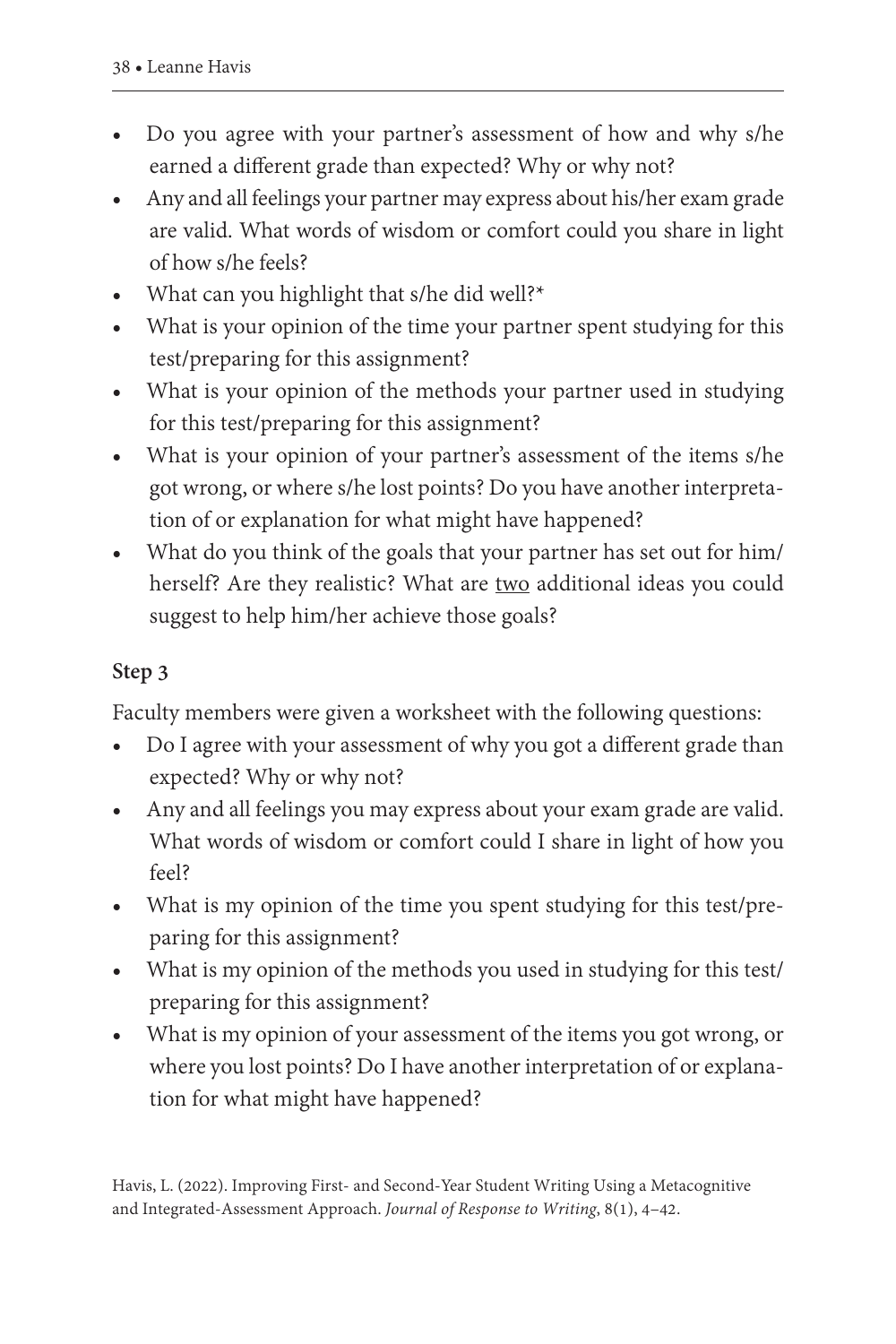• What do I think of the goals that you have set for yourself? Are they realistic? What are two additional ideas I could suggest to help you achieve those goals?

## **Step 4**

Students were given the following instructions and prompts:

Think about your original answers to the self-assessment questions, as well as the feedback that you received from your partner and from me [the faculty member]. In a brief paragraph, write down what, if anything, has changed in terms of how you prepared for the first test or assignment and how you plan to prepare for the next one. Be concrete and specific in describing at least three strategies that you plan to use to study for (or take) the next test (or to organize and plan for your next paper draft). Why do you think those strategies are the most promising for you? What can I do to help support your learning and your preparation for the next exam/ assignment?

*Note*. An asterisk [\*] denotes a question that was modified substantively from the original exam autopsy approach.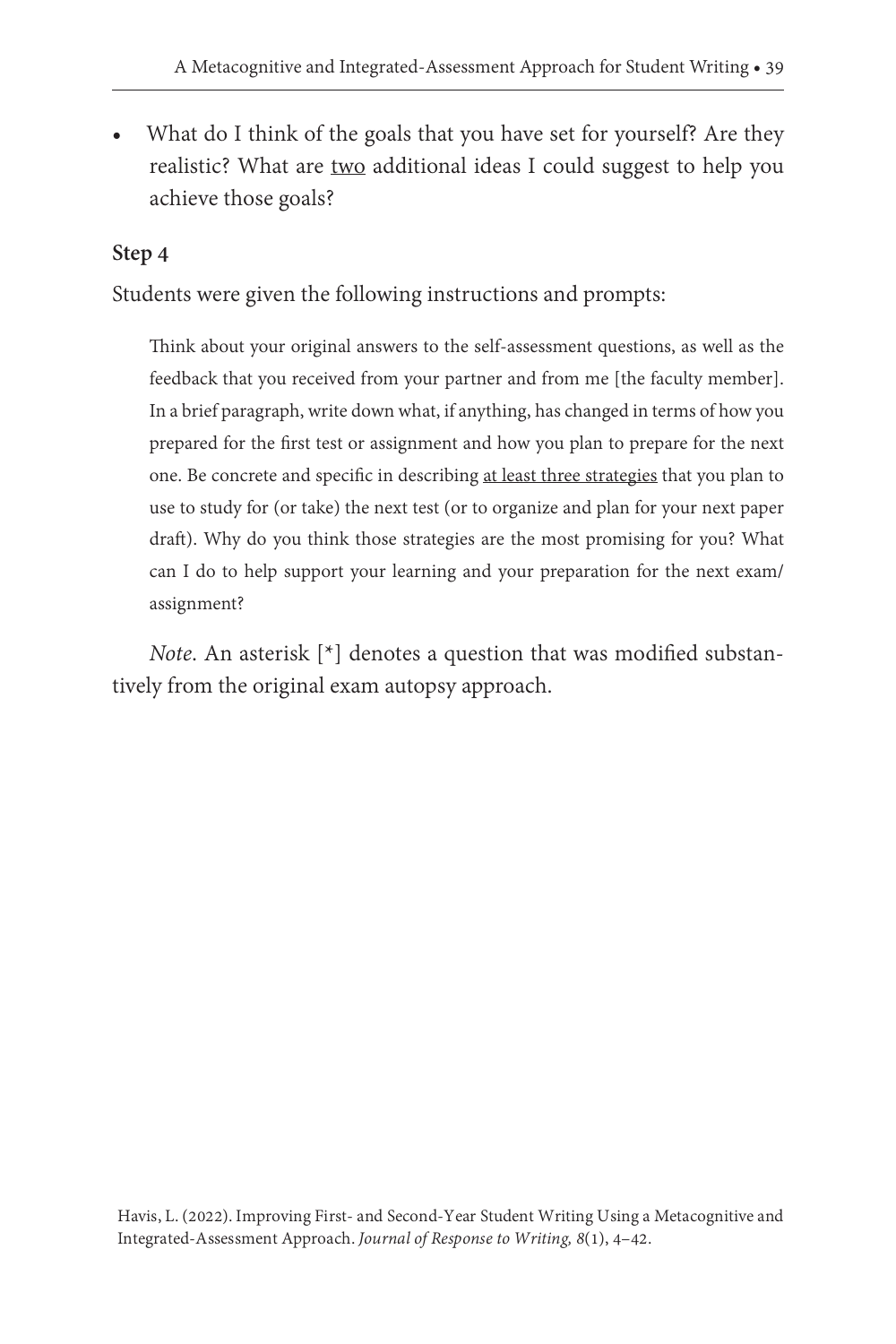## **Appendix B**

## **Description of Writing Tasks**

#### **For the lower division sociology course, students were assigned a paper.**

The paper prompt was as follows:

In a 3- to 5-page paper, analyze either a movie poster or a movie trailer through the lens of race, gender, and/or social class introduced in this course. You are encouraged to be creative and have some fun with this, but I want to see you apply (and not just mention) specific readings we have covered in class this semester. Make sure you cite your sources appropriately using APA format. You are encouraged to discuss your topic with me sooner rather than later to ensure that you have chosen something appropriate.

## **For the lower division criminal justice course, students were instructed to choose two essay questions to answer on a timed, 90-minute exam.**

Students chose from the following three questions:

- Discuss psychological theories of crime. You should make sure you address the focus of this group of theories and describe, in detail, each of the theories covered in class (including psychoanalytic theory, maternal attachment theory, and moral development theory) and their provenance. Your descriptions should explicitly state how each of these theories explain criminal behavior.
- Describe the changes brought on by industrialization, urbanization, and immigration in the United States during the late 19th and early 20th centuries and explain how these related to the development of the Chicago School and its approach to criminology. Your answer should begin with a historical overview and end with a discussion of social disorganization, concentric zone theory, and the differences between Durkheim's concept of anomie and Merton's concept of anomie-strain.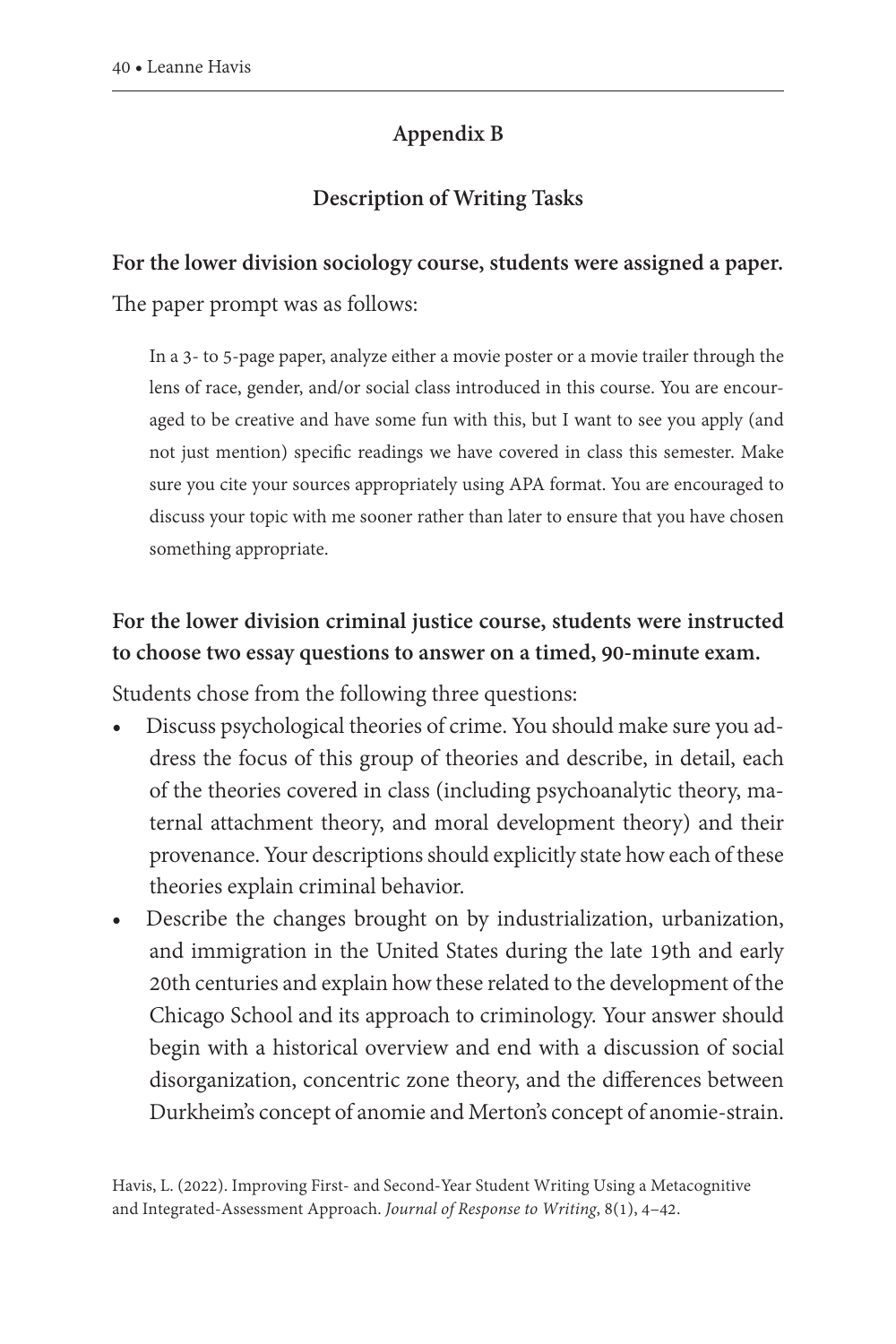• Explain how social process perspectives view criminal behavior as the product of interpersonal dynamics. Your answer should include a comparison between social process and social structural perspectives, as well as a detailed discussion of such theories as differential association, differential identification, differential reinforcement, and labeling.

## **For the upper division English course, students were instructed to answer five short essays on a timed, 3-hour exam.**

The faculty member selected questions randomly from a pool in order to minimize the likelihood that two students would receive the same test with the same questions. The course introduced students to contemporary nature writing and environmental literature through three genres: poetry, fiction, and creative nonfiction. All assigned texts focused on the natural world and humans' relationships with it. Exam questions asked students to grapple with such topics and questions as the following:

- The role of literature in how we perceive and conceptualize nature;
- Earth as a literary setting and stage but also as a habitat;
- Utopias versus dystopias;
- Sense of place;
- Pollution, climate change, the fossil and postfossil fuel economies, and other environmental problems and potential catastrophes;
- Notions of private versus communal property;
- Mammals, birds, and concepts of the more-than-human world;
- Extirpation and extinction of animal and plant species;
- Notions of wilderness and wilder places;
- Settlers and nomads;
- Observation and contemplation of nature;
- Nature and silence;
- The relationship between landscape and story; and
- Ethics, environmental activism, and questions of responsibility to the earth